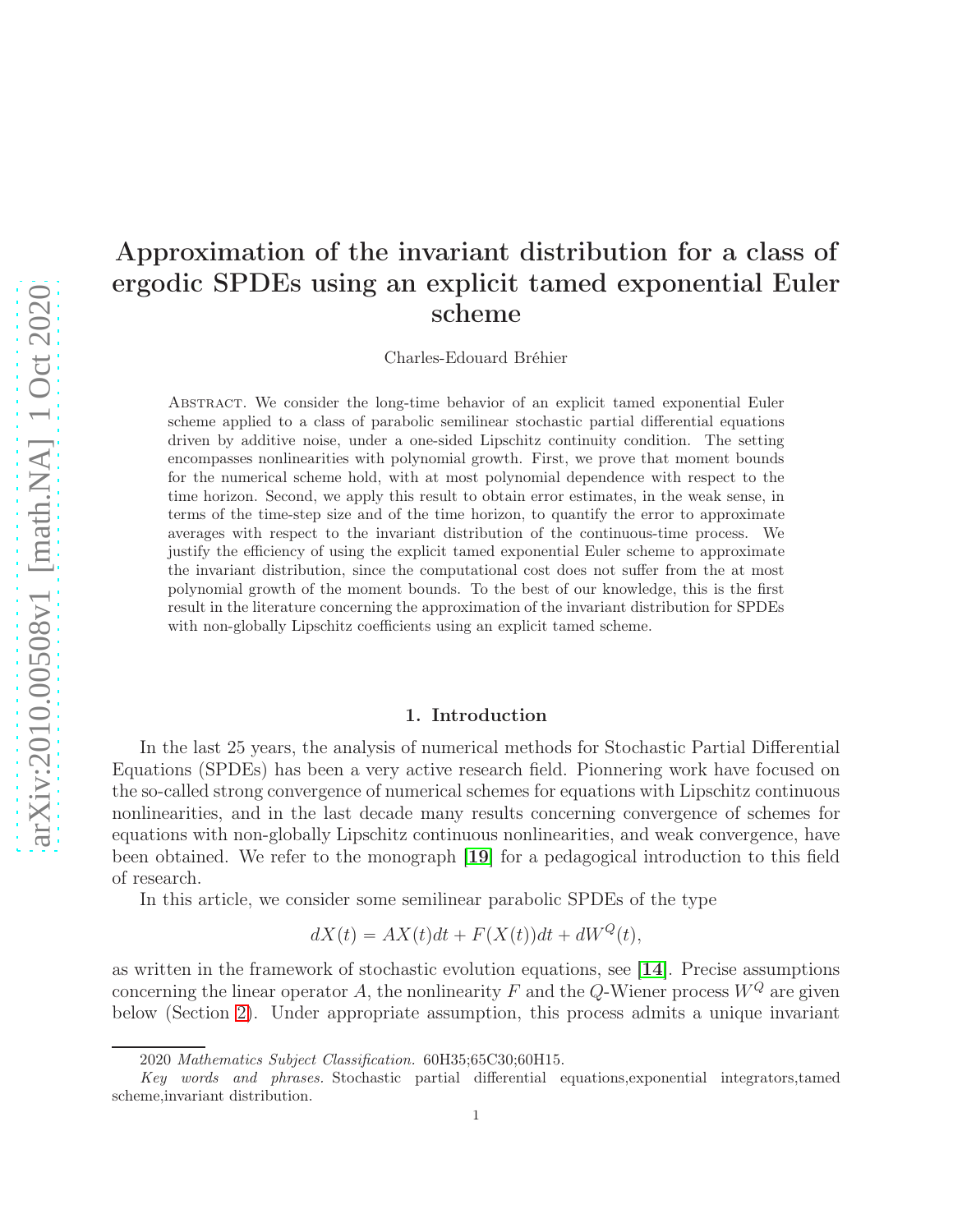probability distribution  $\mu_{\star}$ , such that

$$
\mathbb{E}[\varphi(X(T))] \underset{T \to \infty}{\to} \int \varphi d\mu_{\star},
$$

exponentially fast, for any initial condition  $X(0)$  and any real-valued Lipschitz continuous function  $\varphi$  (see Section [3\)](#page-6-0). We study the question of approximating the invariant distribution  $\mu_{\star}$  using a numerical scheme. The main novelty of this article is to show that an explicit scheme can be used, without loss of computational efficiency, even if the nonlinearity  $F$  is not globally Lipschitz continuous.

Let us review the existing literature concerning the numerical approximation of invariant distributions for parabolic semilinear SPDEs – see also the preprint [[2](#page-24-2)] where stochastic viscous scalar conservation laws are considered, and the monograph [[16](#page-24-3)] and references therein where some stochastic Schrödinger equations are studied. In [[3](#page-24-4)], parabolic semilinear SPDEs, with Lipschitz nonlinearity, driven by space-time white noise, are considered; temporal discretization is performed using a linear implicit Euler scheme, and weak error estimates which are uniform in time are obtained using a Kolmogorov equation approach. In [[6](#page-24-5)], the same framework has been considered, for full-discretization schemes (using a finite element method for spatial discretization); error estimates are obtained using a Poisson equation approach. A full-discretization scheme based on an exponential Euler scheme has been considered in [[10](#page-24-6)]. A postprocessed integrator has been proposed in [[7](#page-24-7)] in order to increase the order of convergence. For non globally Lipschitz continuous nonlinearities, the only existing result is the preprint [[12](#page-24-8)], where the authors use a fully implicit scheme. Note that the literature is also limited concerning the analysis of the weak error on finite time intervals when applied to SPDEs with non-globally Lipschitz nonlinearity: see [[5](#page-24-9)] where a splitting scheme is applied for the Allen-Cahn equation (cubic nonlinearity), and also  $[11]$  $[11]$  $[11]$ and [[8](#page-24-11)].

In this article, we consider exponential integrators to deal with the linear part. As demonstrated in [[1](#page-24-12)] (see also the monograph [[17](#page-24-13)]), using a simple explicit exponential Euler scheme (like for instance in [[18](#page-24-14)]) of the type

$$
X_{n+1} = e^{\Delta t A} (X_n + \Delta t F(X_n) + \Delta W_n^Q),
$$

where the nonlinearity is discretized explictly, is not appropriate due to the loss of moment bounds, which would be essential in the proof of convergence. Many recipes have been proposed to overcome this issue (we refer to [[17](#page-24-13)] for a general analysis in the case of finitedimensional Stochastic Differential Equations). In this article, we consider the following explicit tamed exponential Euler scheme (see Equation [\(25\)](#page-8-0))

$$
X_{n+1} = e^{\Delta t A} X_n + (-A)^{-1} (I - e^{\Delta t A}) \frac{F(X_n)}{1 + \Delta t \|F(X_n)\|_{L^2}} + e^{\Delta t A} \Delta W_n^Q,
$$

where  $\Delta W_n^Q$  are Wiener increments. This type of scheme has already been studied in [[15](#page-24-15)] and [[22](#page-25-0)] for instance. In those works, a finite time horizon  $T \in (0, \infty)$  is fixed, and the authors look at strong convergence. To the best of our knowledge, neither weak convergence rates nor long-time behavior have been considered for this type of explicit tamed scheme for SPDEs in the literature so far. The objective of this article is to prove that the explicit tamed scheme can be employed to approximate the invariant distribution  $\mu_{\star}$ , with precise error estimates and analysis of the computational cost.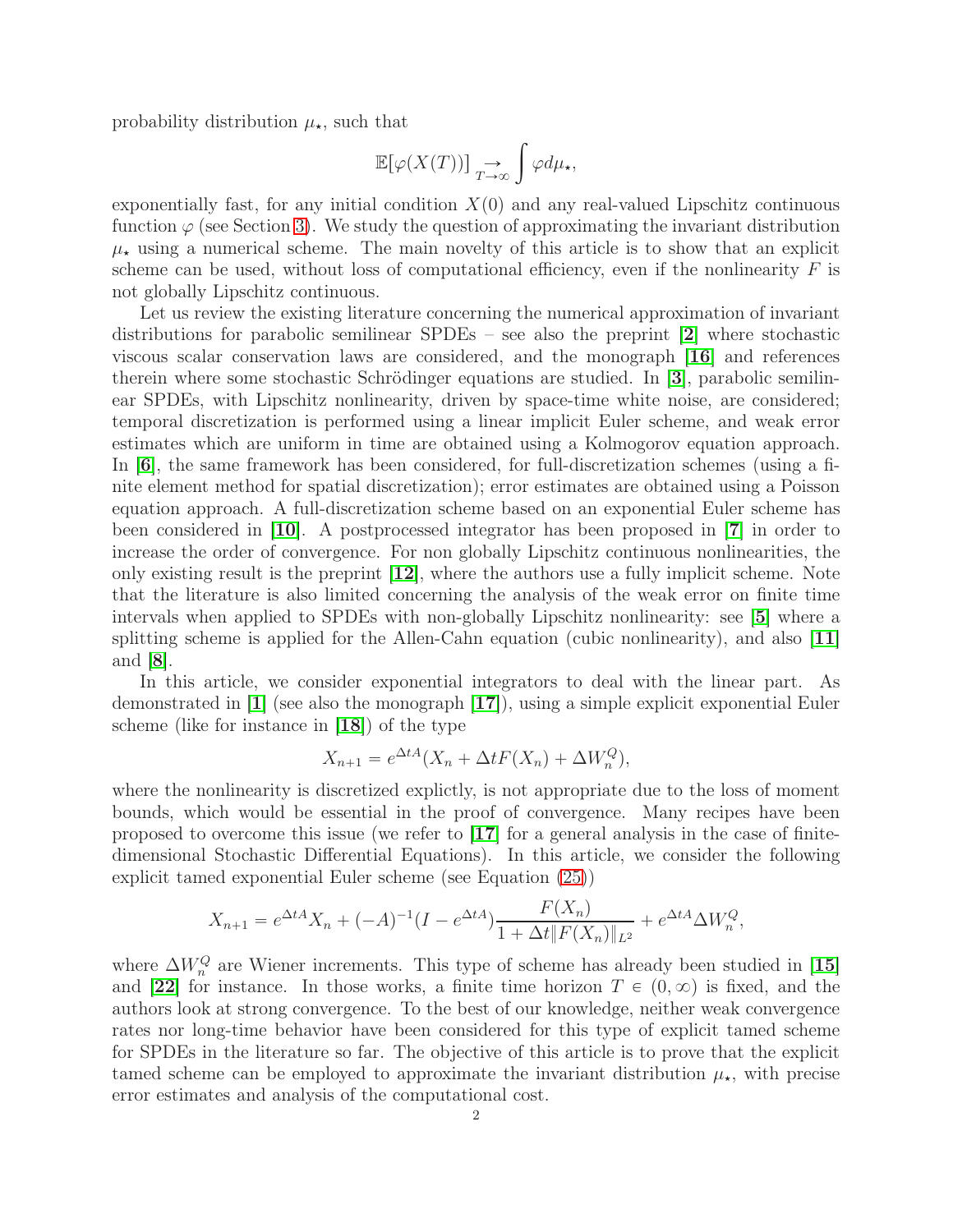The contribution of this article is twofold. First, moment bounds of the type

$$
\sup_{0 \le n \Delta t \le T} \left( \mathbb{E} \left[ \|X_n\|_{L^\infty}^m \right)^{\frac{1}{m}} \le C \left( \|x_0\|_{L^\infty} \right) (1+T)
$$

are obtained, for all  $T \in (0, \infty)$ . See Theorem [4.1](#page-9-0) for a precise statement. The moment bound is uniform with respect to the time-step size  $\Delta t$ . It is important to note that the upper bound is not uniform with respect to the final time  $T$ .

Second, weak error estimates of the type

$$
\left|\mathbb{E}[\varphi(X_n)]-\mathbb{E}[\varphi(X(t_n))]\right|\leq C_{\alpha}(\varphi,\|x_0\|_{L^{\infty}})(1+T^Q)\Delta t^{2\alpha},
$$

for some  $Q \in \mathbb{N}$ , where  $\alpha \in (0, \overline{\alpha})$  and  $\overline{\alpha}$  is a parameter which quantifies the regularity of the process. If the equation is driven by a cylindrical Wiener process  $(Q = I)$ , space-time white noise),  $\overline{\alpha} = \frac{1}{4}$  $\frac{1}{4}$ , whereas  $\overline{\alpha} = \frac{1}{2}$  $\frac{1}{2}$  if the equation is driven by trace-class noise. See Theorem [4.2](#page-9-1) for a precise statement. The weak error estimate is not uniform with respect to time T.

Even if the upper bounds show some dependence with respect to time  $T$ , the polynomial growth is sufficiently slow (compared with an exponential growth) not to damage the performance of the scheme when one is interested in the approximation of the invariant distribution. Since the convergence to equilibrium is exponentially fast (with respect to  $T$ ) in the models considered here, the analysis of the computational cost (see Corollary [4.3\)](#page-10-0) reveals that there is no loss in the efficiency, when compared with a situation where uniform moment bounds and error estimates hold (for instance, if the nonlinearity is globally Lipschitz as in  $|3|$  $|3|$  $|3|$ , or if an implicit integrator is employed as in  $|12|$  $|12|$  $|12|$ ). Since the tamed exponential Euler scheme is explicit, in practice its application is simpler and the cost per step is lower, thus the results of this article justify its efficiency for the approximation of the invariant distribution for SPDEs.

To the best of our knowledge, the long-time behavior of moment bounds and weak error estimates for explicit tamed Euler schemes applied to SPDEs has not been studied in the literature so far, and the results above show that these schemes are effective to numerically approximate the invariant distribution of SPDEs. Note that only upper bounds are proven, and it may happen that in fact the polynomial growth is not optimal and that uniform in time upper bounds may be proved by other techniques. Some numerical experiments have been performed and have not been sufficient to exhibit the polynomial growth (thus they are not reported here). Studying whether the polynomial growth is optimal or whether uniform bounds can be obtained is left for future works. The combination of the results of this article with the analysis of spatial discretization, and the application of (multilevel) Monte-Carlo methods is also left as an open question.

This article is organized as follows. The setting is presented and the main assumptions are stated in Section [2.](#page-2-0) Preliminary results concerning the long-time behavior of the solution of the SPDE are given in Section [3.](#page-6-0) The explicit tamed exponential Euler scheme is defined in Section [4,](#page-8-1) where the two main results, Theorem [4.1](#page-9-0) (moment bounds) and Theorem [4.2](#page-9-1) (error estimate) are stated and discussed. Section [5](#page-11-0) is devoted to the proof of Theorem [4.1,](#page-9-0) whereas Section [6](#page-15-0) is devoted to the proof of Theorem [4.2.](#page-9-1)

#### 2. Setting

<span id="page-2-0"></span>For every  $p \in [1, \infty]$  let  $L^p = L^p(0, 1)$  be the Banach space of real-valued functions with finite  $L^p$  norm, and let the associated norm be denoted by  $\|\cdot\|_{L^\infty}$ . When  $p=2$ ,  $H=L^2$  is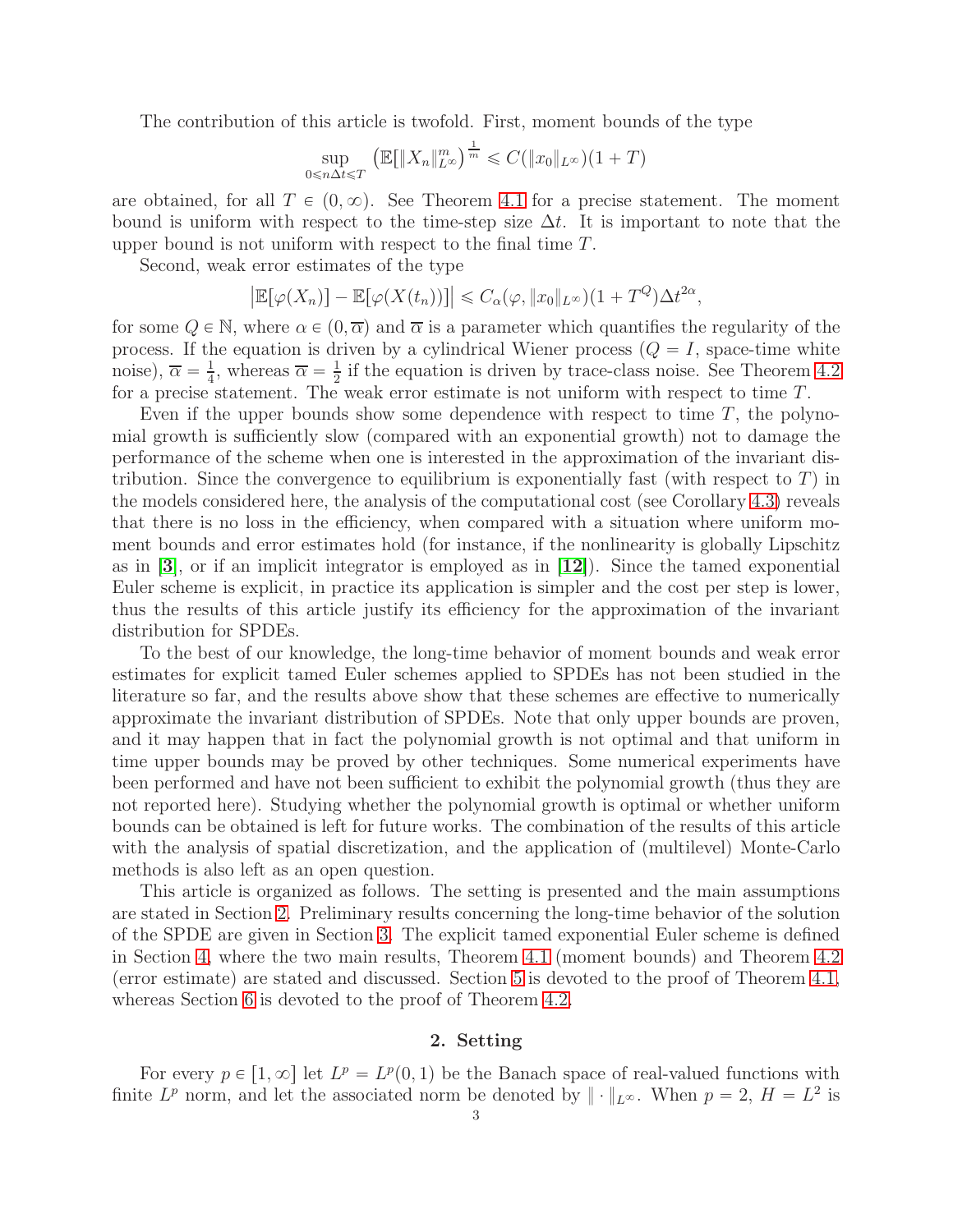an Hilbert space, with inner product denoted by  $\langle \cdot, \cdot \rangle$ . Let N denote the set of integers and  $\mathbb{N}_0 = \mathbb{N} \cup \{0\}.$ 

The time-step size of the numerical schemes is denoted by  $\Delta t$ . The a priori bounds and error estimates will be stated below for  $\Delta t \in (0, \Delta t_0]$ , where  $\Delta t_0$  is an arbitrary parameter. Once the value of the time-step size  $\Delta t$  is fixed, the following notation is used: for all  $n \in \mathbb{N}_0$ ,  $t_n = n\Delta t$ , and for all  $t \in [0, \infty)$ ,  $\ell(t) = n$  if and only if  $t \in [t_n, t_{n+1})$ .

The values of constants may change from line to line in the proofs, however their are assumed not to depend on quantities such as the time-step size  $\Delta t$ , the initial condition  $x_0$ .

**2.1. Linear operator.** Set  $e_n = \sqrt{2} \sin(n\pi \cdot)$  and  $\lambda_n = (n\pi)^2$ , for all  $n \in \mathbb{N}$ . Then  $(e_n)_{n \in \mathbb{N}}$  is a complete orthonormal system of H.

The unbounded self-adjoint linear operator on H defined by

$$
A = -\sum_{n \in \mathbb{N}} \langle \cdot, e_n \rangle e_n
$$

is the realization of the Laplace operator on  $(0, 1)$ , with homogeneous Dirichlet boundary conditions. The associated semi-group  $(e^{tA})_{t\geqslant 0}$ , such that  $e^{tA} = \sum_{n\in \mathbb{N}} e^{-\lambda_n t} \langle \cdot, e_n \rangle e_n$ , is such that  $t \mapsto e^{tA}x$  is the solution of the heat equation with homogeneous Dirichlet boundary conditions. For every  $p \in [2, \infty)$ ,  $(e^{tA})_{t \geq 0}$  also defines a semi-group on  $L^p$ . For every  $\alpha \in [-1, 1]$ , let  $(-A)^{\alpha}$  be the operator defined on H by

$$
(-A)^{\alpha} = \sum_{n \in \mathbb{N}} \lambda_n^{\alpha} \langle \cdot, e_n \rangle e_n.
$$

Let us state some inequalities which are employed in the sequel. We refer for instance to  $|9|$  $|9|$  $|9|$  and to  $|21|$  $|21|$  $|21|$ .

• For all  $x \in L^2$ , one has

$$
(1)
$$

(1) 
$$
\|e^{tA}x\|_{L^2} \leq e^{-\lambda_1 t} \|x\|_{L^2}.
$$

• For every  $\alpha \in [0, 1]$ , there exists  $C_{\alpha} \in (0, \infty)$  such that for all  $x \in L^2$  and  $t > 0$ , one has

(2) 
$$
\|(-A)^{\alpha} e^{tA} x\|_{L^2} \leq C_{\alpha} \min(t, 1)^{-\alpha} \|x\|_{L^2}.
$$

<span id="page-3-3"></span>• For every  $\alpha \in [0, 1]$ , there exists  $C_{\alpha} \in (0, \infty)$  such that for all  $x \in L^2$  and  $t, s \geq 0$ , one has

(3) 
$$
\|e^{tA}x - e^{sA}x\|_{L^2} \leq C_{\alpha}|t - s|^{\alpha} \|(-A)^{\alpha}x\|_{L^2}.
$$

<span id="page-3-2"></span>• There exists  $c, C \in (0, \infty)$  such that for all  $x \in L^2$  and all  $t > 0$ , one has

(4) 
$$
\|e^{tA}x\|_{L^{\infty}} \leq C \min(t, 1)^{-\frac{1}{4}} e^{-ct} \|x\|_{L^2},
$$

<span id="page-3-4"></span><span id="page-3-0"></span>and for all  $x \in L^1$  and all  $t > 0$ , one has

(5) 
$$
\|e^{tA}x\|_{L^{\infty}} \leq C \min(t, 1)^{-\frac{1}{2}} e^{-ct} \|x\|_{L^{1}}.
$$

<span id="page-3-1"></span>• There exists  $c \in (0, \infty)$  such that, for all  $p \in (2, \infty)$ , there exists  $C_p \in (0, \infty)$ , such that for all  $x \in L^p$  and all  $t > 0$ , one has

(6) 
$$
\|e^{tA}x\|_{L^p} \leq C_p e^{-ct} \|x\|_{L^p}.
$$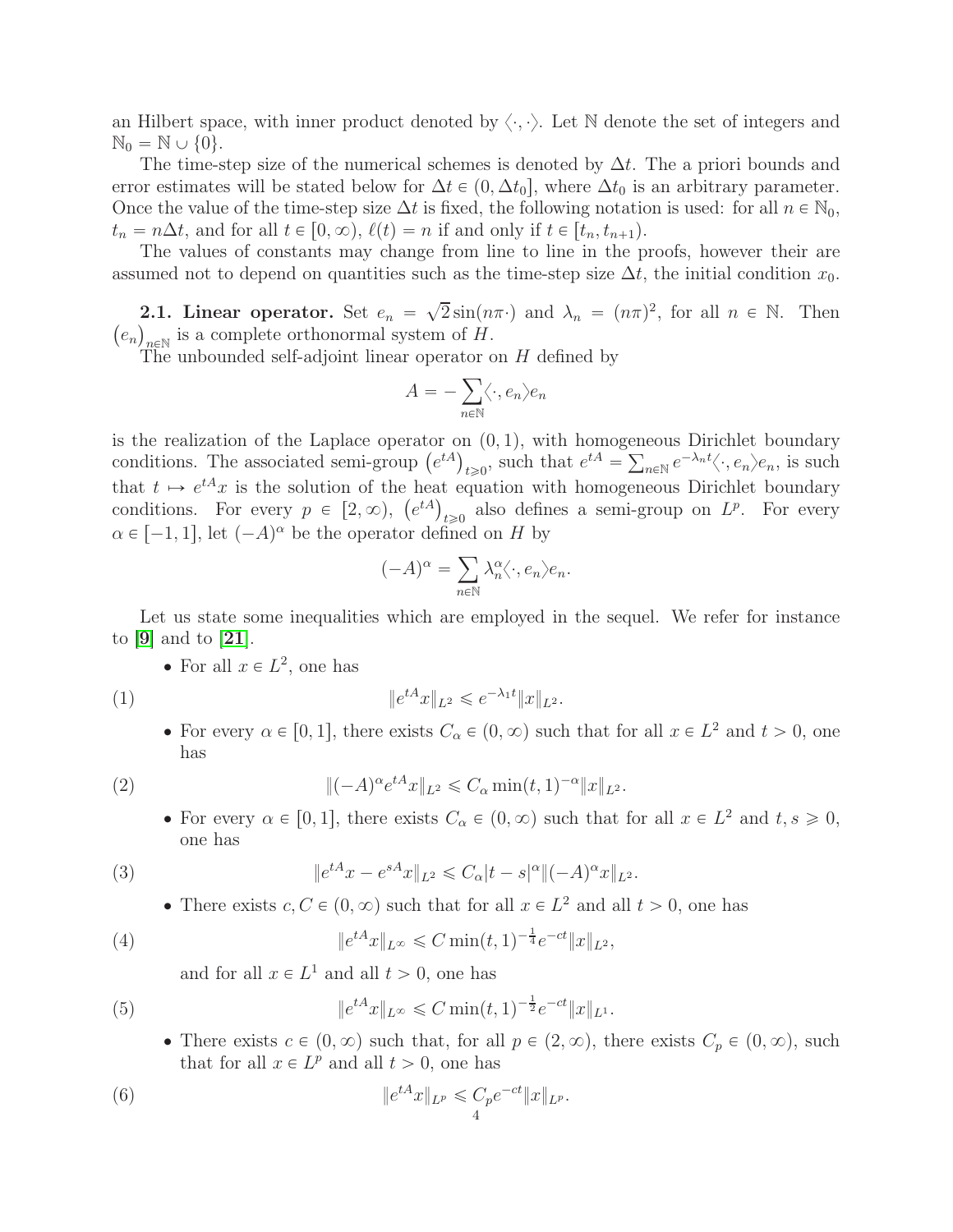• There exists  $C \in (0, \infty)$  such that for all  $x \in L^{\infty}$  and lal  $t \ge 0$  one has

$$
\parallel e
$$

• For all  $\kappa \in (\frac{1}{4}, 1)$ , there exists  $C_{\kappa} \in (0, \infty)$  such that for all  $x \in L^2$  one has

<span id="page-4-5"></span><span id="page-4-4"></span><span id="page-4-2"></span> $||e^{tA}x||_{L^{\infty}} \leq C||x||_{L^{\infty}}.$ 

(8)  $||x||_{L^{\infty}} \leq C_{\kappa} ||(-A)^{\kappa}x||_{L^{2}}.$ 

• For all  $p \in [2, \infty)$ , there exists  $\Lambda_p \in (0, \infty)$  such that for all  $x \in L^p$ , such that  $Ax \in L^p$ , one has

(9) 
$$
\langle Ax, x | x |^{p-2} \rangle \leq -\Lambda_p \|x\|_{L^p}^p.
$$

<span id="page-4-6"></span>• For all  $\alpha \in (0, \frac{1}{2})$  $(\frac{1}{2}), \epsilon > 0$ , with  $\alpha + \epsilon < \frac{1}{2}$  $\frac{1}{2}$ , there exists  $C_{\alpha,\epsilon} \in (0,\infty)$  such that

(10) 
$$
|(-A)^{-\alpha-\epsilon}(xy)|_{L^1} \leq C_{\alpha,\epsilon}|(-A)^{\alpha+\epsilon}x|_{L^2}|(-A)^{-\alpha}y|_{L^2}.
$$

• For all  $\alpha \in (0, \frac{1}{2})$  $(\frac{1}{2}), \epsilon > 0$ , with  $\alpha + 2\epsilon < \frac{1}{2}$  $\frac{1}{2}$ , there exists  $C_{\alpha,\epsilon} \in (0,\infty)$  such that, if  $\psi : \mathbb{R} \to \mathbb{R}$  is Lipschitz continuous,

(11) 
$$
|(-A)^{\alpha+\epsilon}\psi(\cdot)|_{L^2} \leq C_{\alpha,\epsilon}[\psi]_{\text{Lip}}|(-A)^{\alpha+2\epsilon} \cdot |_{L^2},
$$
  
where  $[\psi]_{\text{Lip}} = \sup_{z_1 \neq z_2} \frac{|\psi(z_2) - \psi(z_1)|}{|z_2 - z_1|}.$ 

Note that  $\Lambda_2 = \lambda_1$ , and for all  $p \ge 2$ , one has the lower bound  $\Lambda_p \ge \lambda_1 \frac{4(p-1)}{p^2}$  $\frac{p-1}{p^2}$ . Indeed using an integration by parts argument, one has

<span id="page-4-7"></span>
$$
\langle Ax, x | x |^{p-2} \rangle = -\langle \nabla x, \nabla (x | x |^{p-2}) \rangle
$$
  
\n
$$
= -(p-1) \langle \nabla x, \nabla x | x |^{p-2} \rangle
$$
  
\n
$$
= -(p-1) \| |^{p-2} \nabla x \|_{L^2}^2
$$
  
\n
$$
= -\frac{4(p-1)}{p^2} \| \nabla (|x|^{\frac{p}{2}}) \|_{L^2}^2
$$
  
\n
$$
\le -\lambda_1 \frac{4(p-1)}{p^2} \| |x|^{\frac{p}{2}} \|_{L^2}^2
$$
  
\n
$$
= -\lambda_1 \frac{4(p-1)}{p^2} \| x \|_{L^p}^p.
$$

**2.2.** Nonlinearity. Let us now give the assumptions concerning the nonlinearity:  $F$  is the Nemytskii operator associated with a real-valued function  $f : \mathbb{R} \to \mathbb{R}$  which is assumed to be of class  $\mathcal{C}^2$ , with at most polynomial growth in the following sense.

<span id="page-4-1"></span>ASSUMPTION 1. There exists a real number  $q \ge 2$  such that

(12) 
$$
\sup_{z \in \mathbb{R}} \frac{|f(z)| + |f'(z)| + |f''(z)|}{1 + |x|^q} < \infty.
$$

To study the long time behavior, the following one-sided Lipschitz continuity condition is enforced.

<span id="page-4-3"></span>Assumprion 2. There exists 
$$
\gamma > 0
$$
 such that, if  $p \in \{2, q\}$ , one has

\n(13)

\n
$$
\langle Ay, y | y |^{p-2} \rangle + \langle F(y+z) - F(z), y | y |^{p-2} \rangle \leq -\gamma \|y\|_{L^p}^p,
$$

<span id="page-4-0"></span>whenever  $y, z \in L^p$  are such that the left-hand side of [\(13\)](#page-4-0) makes sense, where q is given by Assumption [1.](#page-4-1)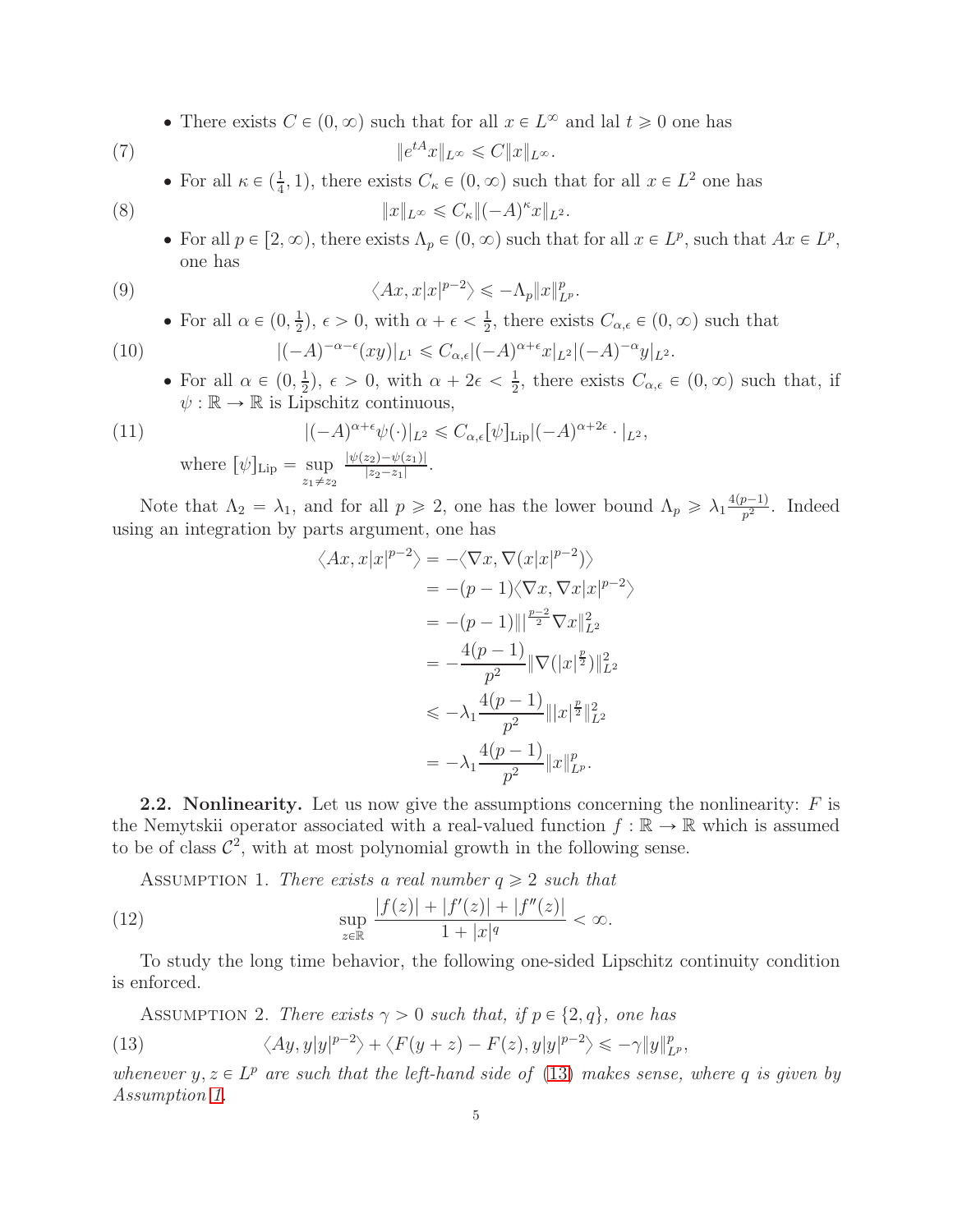Let  $\lambda_F = \sup_{x \in \mathbb{R}^m} f'(z)$ . When  $\lambda_F < \infty$ , the real-valued function f satisfies a standard one $z\in\bar{\mathbb{R}}$ sided Lipschitz continuity condition. The condition [\(13\)](#page-4-0) for  $p = 2$  is satisfied if  $\lambda_F < \lambda_1$ . When  $\lambda_F < 0$ , owing to [\(9\)](#page-4-2), the condition [\(13\)](#page-4-0) is satisfied for all  $p \in [2, \infty)$ .

Assumptions [1](#page-4-1) and [2](#page-4-3) are satisfied for instance if f is a polynomial function, such that  $\lambda_F = \sup_{x \in \mathbb{R}} f'(z)$  is finite and sufficiently small.  $z \in \mathbb{R}$ 

**2.3.** Wiener process and the stochastic convolution. Let  $(\beta_j)_{j \in \mathbb{N}}$  be a sequence of independent standard real-valued Wiener processes, defined on a probability space  $(\Omega, \mathcal{F}, \mathbb{P})$ which satisfies the usual conditions. Let the associated expectation operator be denoted by  $\mathbb{E}|\cdot|.$ 

The stochastic evolution equation is driven by a Q-Wiener process  $(W^{Q}(t))_{t\geqslant0}$ , with covariance operator Q. It is assumed that  $Q = \sum_{j \in \mathbb{N}} q_j \langle \cdot, \tilde{e}_j \rangle \tilde{e}_j$ , where  $q_j \in [0, \infty)$  for all  $j \in \mathbb{N}$ , and  $(\tilde{e}_j)_{j \in \mathbb{N}}$  is a complete orthonormal system of H.

We refer to the monographs [[9](#page-24-16)] and [[14](#page-24-1)] for the general theory of stochastic evolution equations and properties of their solutions.

The stochastic convolution is the process defined by

(14) 
$$
Z(t) = \int_0^t e^{(t-s)A} dW^Q(s) = \sum_{j \in \mathbb{N}} \sqrt{q_j} \int_0^t e^{(t-s)A} \tilde{e}_j d\beta_j(s),
$$

for all  $t \geq 0$ . The stochastic convolution is the mild solution of the linear equation driven by additive noise:

<span id="page-5-2"></span>
$$
dZ(t) = AZ(t)dt + dW^Q(t), \quad Z(0) = 0.
$$

To justify well-posedness for the stochastic convolution and establish moment bounds for the solution in the  $L^{\infty}$  norm, the following assumption is required.

<span id="page-5-0"></span>ASSUMPTION 3. The stochastic convolution  $(Z(t))_{t\geqslant0}$  is well-defined and takes values in  $L^{\infty}$ . Moreover, uniform in time moment bounds are satisfied in the  $L^{\infty}$ -norm: for all  $m \in \mathbb{N}$ ,

(15) 
$$
\sup_{t\geq 0} \mathbb{E}[\|Z(t)\|_{L^{\infty}}^m] < \infty.
$$

When the covariance operator Q and the linear operator A commute, *i.e.* when  $\tilde{e}_i = e_i$ for all  $j \in \mathbb{N}$ , it is possible to sample the H-valued Gaussian random variable  $Z(t)$  exactly in distribution. However, in general this is not possible and a numerical approximation scheme needs to be employed. In this article, exponential Euler integrators are used. Let  $\Delta t > 0$ denote the time step-size, and define the sequence of random variables  $(Z_n^{\Delta t})_{n \in \mathbb{N}_0}$  by

<span id="page-5-3"></span>(16) 
$$
Z_{n+1}^{\Delta t} = e^{\Delta t A} \left( Z_n^{\Delta t} + \Delta W_n^Q \right),
$$

with  $Z_0^{\Delta t} = 0$ , and where  $\Delta W_n^Q = W^Q(t_{n+1}) - W^Q(t_n)$  are the Wiener increments. For every  $n \in \mathbb{N}_0$  and  $t \in [t_n, t_{n+1}],$  set

<span id="page-5-1"></span>(17) 
$$
\tilde{Z}^{\Delta t}(t) = e^{(t-t_n)A} \left( Z_n^{\Delta t} + W^Q(t) - W^Q(t_n) \right).
$$

The following discrete-time versions of Assumption [3](#page-5-0) is introduced.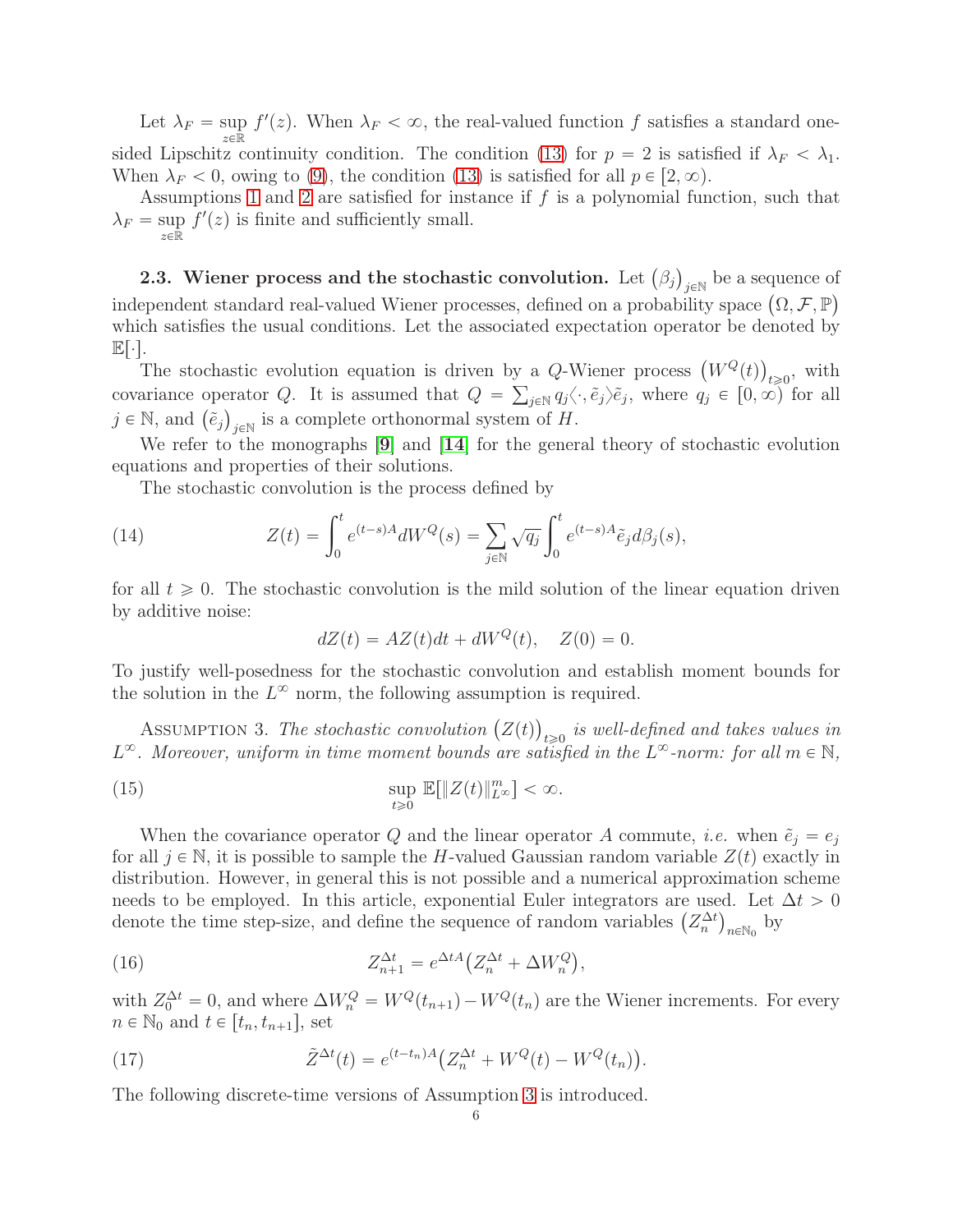<span id="page-6-1"></span>ASSUMPTION 4. For any time-step size  $\Delta t \in (0, \Delta t_0]$ , the process  $(Z_n^{\Delta t})_{n \in \mathbb{N}_0}$  takes values in  $L^{\infty}$ . Moreover, some moment bounds which are uniform with respect to time and to the time-step size are satisfied: for all  $m \in \mathbb{N}$ ,

(18) 
$$
\sup_{\Delta t \in (0,\Delta t_0]} \sup_{t \geq 0} \mathbb{E}[\|\tilde{Z}^{\Delta t}(t)\|_{L^{\infty}}^m] < \infty.
$$

It remains to define a parameter  $\bar{\alpha}$  to express the order of convergence (in the weak sense) of the numerical scheme.

<span id="page-6-2"></span>ASSUMPTION 5. Assume that there exists  $\alpha > 0$  such that

(19) 
$$
\sum_{j=1}^{\infty} q_j \|(-A)^{2\alpha-1} \tilde{e}_j\|_{L^2}^2 < \infty.
$$

<span id="page-6-5"></span>The parameter  $\bar{\alpha}$  is then defined by

(20) 
$$
\overline{\alpha} = \sup \{ \alpha \in (0, \frac{1}{2}]; \sum_{j=1}^{\infty} q_j \| (-A)^{2\alpha - 1} \tilde{e}_j \|_{L^2}^2 < \infty \}.
$$

For all  $\alpha \in (0, \overline{alpha})$ , one then has

<span id="page-6-3"></span>(21) 
$$
\sup_{t\geq 0} \mathbb{E}[\|(-A)^{\alpha} Z(t)\|_{L^2}^2] + \sup_{t\geq 0} \mathbb{E}[\|(-A)^{\alpha} \tilde{Z}(t)\|_{L^2}^2] < \infty.
$$

Assumptions [3,](#page-5-0) [4](#page-6-1) and [5](#page-6-2) are compatible and are satisfied for many examples. For instance, they are satisfied in the case of a cylindrical Wiener process  $(Q = I)$ , with  $\overline{\alpha} = \frac{1}{4}$  $\frac{1}{4}$ . Owing to the inequalities [\(8\)](#page-4-4) and [\(21\)](#page-6-3), they are also satisfied if  $\overline{\alpha} > \frac{1}{4}$  $\frac{1}{4}$ . This includes the case of a trace-class noise  $(\sum_{j\in\mathbb{N}}q_j<\infty)$ , for which  $\overline{\alpha}=\frac{1}{2}$  $rac{1}{2}$ .

<span id="page-6-0"></span>In the sequel, to simplify notation let  $Z_n = Z_n^{\Delta t}$  and  $\tilde{Z}(t) = \tilde{Z}^{\Delta t}(t)$ .

# 3. Preliminary results

This section is devoted to state and prove some properties of the solution of the stochastic evolution equation

(22) 
$$
dX(t) = AX(t)dt + F(X(t))dt + dW^{Q}(t), X(0) = x_0.
$$

Define  $Y(t) = X(t) - Z(t)$  for all  $t \geq 0$ . Then [\(22\)](#page-6-4) is equivalent to the evolution equation with a random time-dependent nonlinearity

<span id="page-6-4"></span>
$$
\frac{dY(t)}{dt} = AY(t) + F(Y(t) + Z(t)), \quad Y(0) = x_0.
$$

Let us first recall a well-posedness result. Let Assumptions [1](#page-4-1) and [3](#page-5-0) be satisfied. Then, for any initial condition  $x_0 \in L^q$ , there exists a unique global mild solution [\(22\)](#page-6-4), defined by

$$
X(t) = e^{tA}x_0 + \int_0^t e^{(t-s)A} F(X(s))ds + \int_0^t e^{(t-s)A} dW^Q(s) , \quad t \ge 0.
$$

To put emphasis on the role of the initial condition  $x_0$ , the notation  $X_{x_0}(t) = X(t)$  may be used.

The process  $(X_{x_0}(t))$  takes values in  $L^{\infty}$ . If Assumption [2](#page-4-3) is satisfied, one has the following moment bounds in the  $L^{\infty}$  norm, uniformly in time, if  $x_0 \in L^{\infty}$ .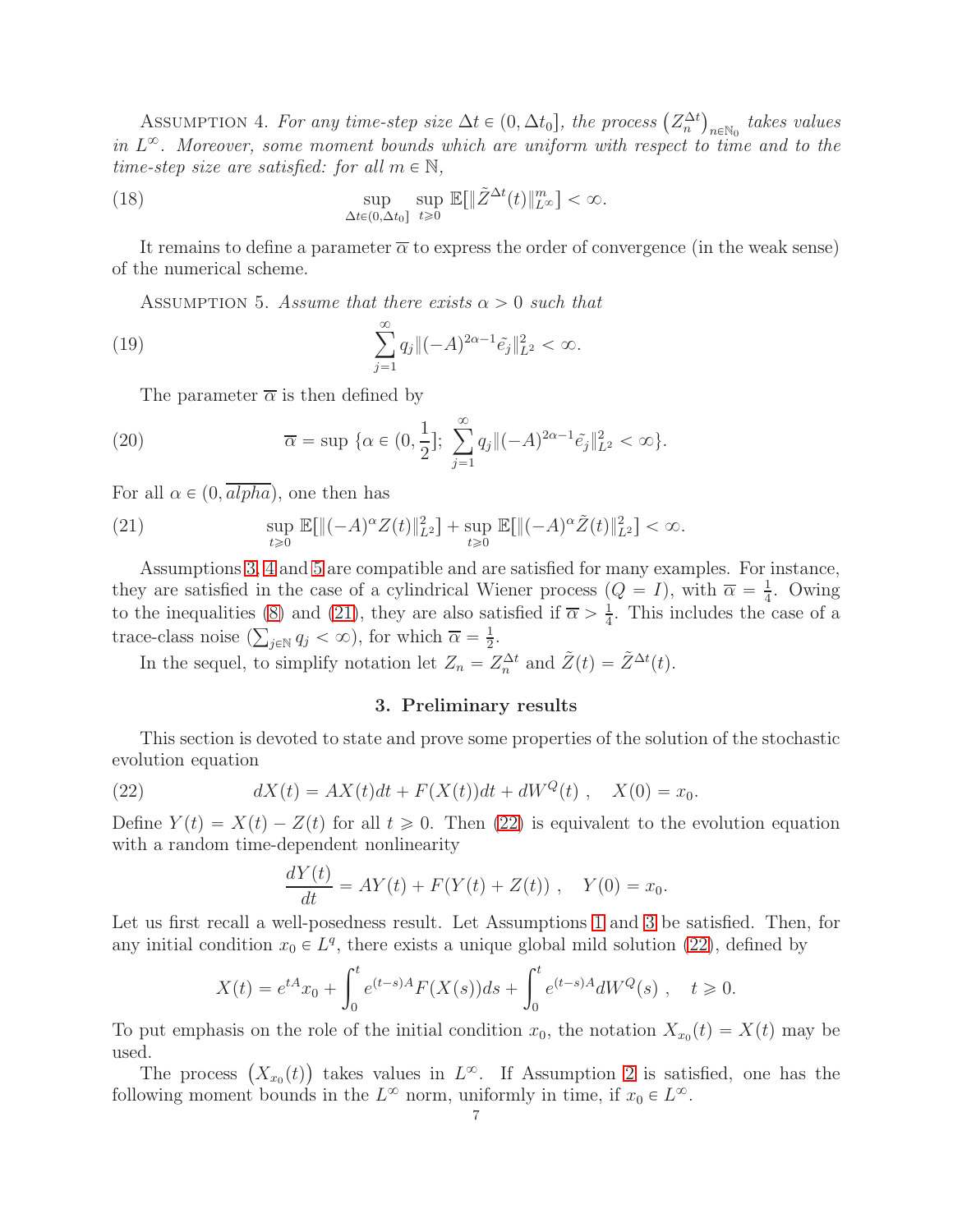<span id="page-7-0"></span>PROPOSITION 3.1. Let Assumptions [1,](#page-4-1) [2](#page-4-3) and [3](#page-5-0) be satisfied. For all  $m \in \mathbb{N}$ , there exists  $C_m \in (0, \infty)$  such that for all  $x_0 \in L^{\infty}$ , one has

$$
\sup_{t \geq 0} \left( \mathbb{E}[\|X_{x_0}(t)\|_{L^{\infty}}^m] \right)^{\frac{1}{m}} \leq C_m (1 + \|x_0\|_{L^{\infty}}^q).
$$

PROOF. Let  $Y_{x_0}(t) = X^{x_0}(t) - Z(t)$ . Then for all  $t > 0$ , one has

$$
\frac{dY_{x_0}(t)}{dt} = AY_{x_0}(t) + F(Y_{x_0}(t) + Z(t)).
$$

By an energy estimate, using [\(13\)](#page-4-0) (see Assumption [2\)](#page-4-3) and Young's inequality one obtains

$$
\frac{1}{q}\frac{d\|Y_{x_0}(t)\|_{L^q}^q}{dt} \leqslant -\gamma' \|Y_{x_0}(t)\|_{L^q}^q + C\|F(Z(t))\|_{L^q}^q,
$$

for some  $\gamma' \in (0, \gamma)$  and  $C \in (0, \infty)$ .

Using Gronwall's lemma and the polynomial growth assumption for  $F$ , see Assumption [1,](#page-4-1) for all  $t \geq 0$  one has

$$
||Y_{x_0}(t)||_{L^q}^q \leq e^{-q\gamma' t} ||x_0||_{L^q}^q + C \int_0^t e^{-q\gamma'(t-s)} (1 + ||Z(s)||_{L^q}^{q^2}) ds.
$$

Using Jensen's inequality and Assumption [3,](#page-5-0) one obtains the inequality

$$
\sup_{t\geq 0} \left( \mathbb{E}[\|Y_{x_0}(t)\|_{L^q}^m] \right)^{\frac{1}{m}} \leq C_m (1 + \|x_0\|_{L^q}^q),
$$

for some  $C_m \in (0, \infty)$ , for all  $m \in \mathbb{N}$ .

To obtain moment bounds in the  $L^{\infty}$  norm, the argument uses the inequality [\(5\)](#page-3-0). First, the mild formulation yields the identity

$$
Y_{x_0}(t) = e^{tA}x_0 + \int_0^t e^{(t-s)A} F(Y_{x_0}(s) + Z(s))ds,
$$

and applying [\(5\)](#page-3-0) one has

$$
||Y_{x_0}(t)||_{L^{\infty}} \le ||x_0||_{L^{\infty}} + C \int_0^t \frac{e^{-c(t-s)}}{(t-s)^{\frac{1}{2}}} ||F(Y_{x_0}(s) + Z(s))||_{L^1} ds
$$
  

$$
\le ||x_0||_{L^{\infty}} + C \int_0^t \frac{e^{-c(t-s)}}{(t-s)^{\frac{1}{2}}} (1 + ||Y_{x_0}(s)||_{L^q}^q || + Z(s))||_{L^q}^q ds.
$$

Applying Jensen's inequality and using the moment bounds in the  $L<sup>q</sup>$  norm proved above and Assumption [3](#page-5-0) yields

$$
\sup_{t \geq 0} \left( \mathbb{E} \left[ \|Y_{x_0}(t)\|_{L^{\infty}}^m \right] \right)^{\frac{1}{m}} \leq C_m (1 + \|x_0\|_{L^{\infty}}^q),
$$

and combining again this result with Assumption [3](#page-5-0) concludes the proof.  $\Box$ 

REMARK 3.2. The proof of Proposition [3.1](#page-7-0) is limited to the one-dimensional case, and it would be required to modify some assumptions in order to cover higher-dimensional situations. Precisely, if the interval  $(0, 1)$  is replaced by  $(0, 1)^d$  in the setting, then [\(5\)](#page-3-0) holds with the exponent  $-\frac{1}{2}$  $rac{1}{2}$  replaced by  $-\frac{d}{2}$  $\frac{d}{2}$ . As soon as  $d \geq 2$ , a non-integrable singularity appears and one can not retrieve a  $L^{\infty}$  bound from a  $L^q$  bound of the solution as in the last part of the proof of Proposition [3.1.](#page-7-0)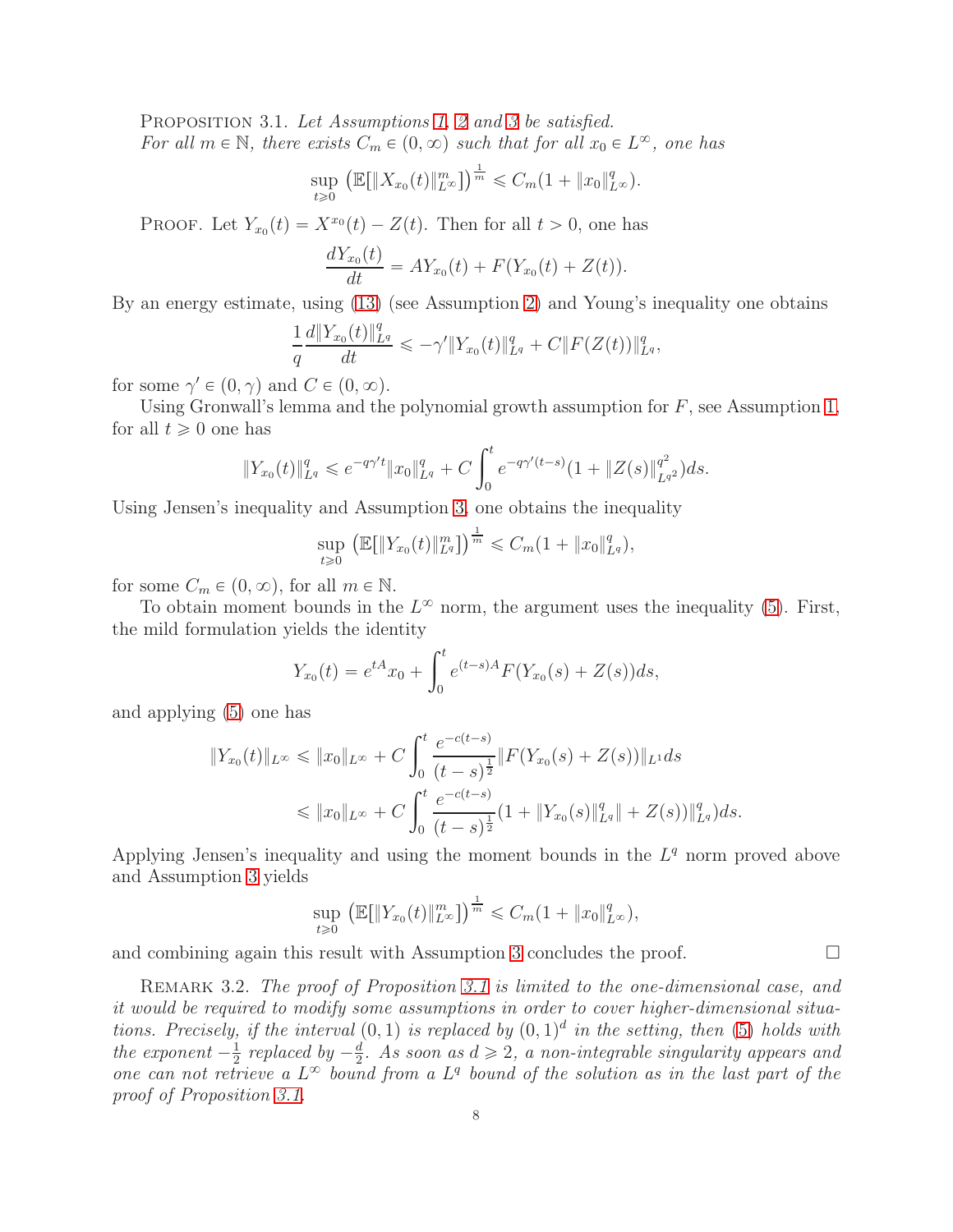If  $d = 2$ , it suffices to assume that the condition [\(13\)](#page-4-0) holds for some  $p = \tilde{q} > q$ , in order to apply a similar argument. If  $d \geqslant 3$ , it suffices to assume that the condition [\(13\)](#page-4-0) holds for some sufficiently large  $p = \tilde{q}_d$  depending on dimension.

<span id="page-8-2"></span>The analysis is presented in the case  $d = 1$  only in order to simplify the presentation.

PROPOSITION 3.3. Let Assumptions [1,](#page-4-1) [2](#page-4-3) and [3](#page-5-0) be satisfied. Then for all  $x_0^1, x_0^2 \in L^p$ , with  $p \in \{2, q\}$ , one has for all  $t \geq 0$ ,

(23) 
$$
\|X_{x_0^2}(t) - X_{x_0^1}(t)\|_{L^p} \leqslant e^{-\gamma t} \|x_0^2 - x_0^1\|_{L^p}.
$$

Moreover, there exists a probability distribution  $\mu_{\star}$ , which satisfies  $\int ||x||_{L^{\infty}}^{m} d\mu_{\star}(x) < \infty$  for all  $m \in \mathbb{N}$ , such that for all  $x_0 \in L^p$  and all Lipschitz continuous functions  $\varphi : L^p \to \mathbb{R}$ , with  $p \in \{2, q\}$ , one has

(24) 
$$
\left|\mathbb{E}[\varphi(X_{x_0}(t))] - \int \varphi d\mu_\star\right| \leqslant C(\varphi)e^{-\gamma t}(1+\|x_0\|_{L^p}).
$$

Finally,  $\mu_{\star}$  is the unique invariant probability distribution of [\(22\)](#page-6-4).

PROOF. The construction is standard, so only a sketch of proof is provided. See for instance [[13](#page-24-17)] for details.

Let  $\delta X(t) = X_{x_0^2}(t) - X_{x_0^1}(t)$ , then

<span id="page-8-3"></span>
$$
\frac{\delta X(t)}{dt} = A\delta X(t) + F(X_{x_0^2}(t)) - F(X_{x_0^1}(t)),
$$

and using an energy estimate combined with [\(13\)](#page-4-0) yields

$$
\frac{1}{p} \frac{\|X_{x_0^2}(t) - X_{x_0^1}(t)\|_{L^p}^p}{dt} \leqslant -\gamma \|X_{x_0^2}(t) - X_{x_0^1}(t)\|_{L^p}^p.
$$

Using Gronwall's lemma concludes the proof of [\(23\)](#page-8-2).

Using the remote initial condition method, the contraction property [\(23\)](#page-8-2) allows to construct a stationary process  $(X_*(t))_{t\geqslant0}$ , such that the distribution of  $X_*(t)$  is independent of t. Let  $\mu_{\star}$  be this probability distribution. Using that construction, the property  $\int ||x||_{L^{\infty}}^m d\mu_{\star}(x) < \infty$  is a consequence of the uniform moment bounds given by Proposition [3.1.](#page-7-0) Finally, the convergence to equilibrium property [\(24\)](#page-8-3) is a straightforward consequence of [\(23\)](#page-8-2) combined with the moment bound property above. The fact that the invariant probability distribution is unique is a direct consequence of  $(24)$ .

#### <span id="page-8-0"></span>4. Tamed exponential Euler scheme and main results

<span id="page-8-1"></span>In this work, we consider the explicit tamed exponential Euler scheme defined by

(25) 
$$
X_{n+1} = e^{\Delta t A} X_n + (-A)^{-1} (I - e^{\Delta t A}) \frac{F(X_n)}{1 + \Delta t \|F(X_n)\|_{L^2}} + e^{\Delta t A} \Delta W_n^Q,
$$

where as explained above  $\Delta t \in (0, \Delta t_0]$  is the time-step size,  $t_n = n\Delta t$  and  $\Delta W_n^Q =$  $W^Q(t_{n+1}) - W^Q(t_n).$ 

<span id="page-8-4"></span>Define for all  $t \geq 0$ 

(26) 
$$
\tilde{X}(t) = e^{tA}x_0 + \int_0^t e^{(t-s)A} \frac{F(X_{\ell(s)})}{1 + \Delta t M_{\ell(s)}} ds + \tilde{Z}(t)
$$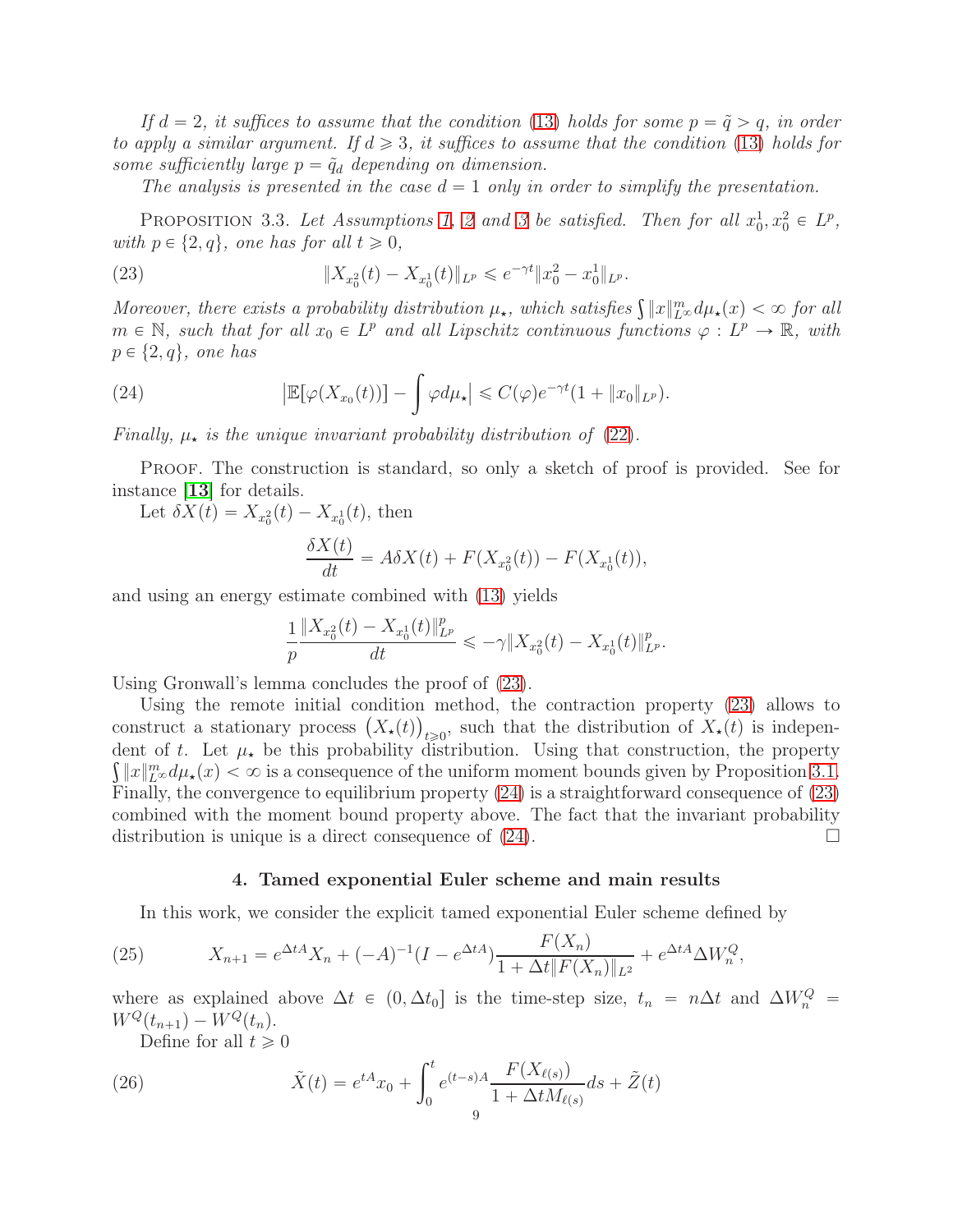where  $\tilde{Z}(t) = \tilde{Z}^{\Delta t}(t)$  is given by [\(17\)](#page-5-1), and  $M_n = ||f(X_n)||_{L^2}$ . Note that  $\tilde{X}(t_n) = X_n$  for all  $n \geqslant 0$ .

The first main result of this article states moment bounds in the  $L^{\infty}$  norm for the auxiliary process  $(\tilde{X}(t))_{0\leq t\leq T}$ , for all  $T \in (0,\infty)$ , with a dependence which is at most polynomial, uniformly with respect to the time-step size.

<span id="page-9-0"></span>THEOREM 4.1. Let Assumptions [1,](#page-4-1) [2](#page-4-3) and [3](#page-5-0) be satisfied. Let the process  $(\tilde{X}(t))_{t \geqslant 0}$  be defined by  $(26)$ .

For all  $m \in \mathbb{N}$ , there exists a polynomial function  $\mathcal{P}_m : \mathbb{R} \to \mathbb{R}$  such that for all  $T \in (0, \infty)$ and all  $x_0 \in L^{\infty}$ , one has

<span id="page-9-3"></span>(27) 
$$
\sup_{\Delta t \in (0,\Delta t_0]} \sup_{0 \le n \le N} \left( \mathbb{E}[\|X_n\|_{L^\infty}^m] \right)^{\frac{1}{m}} \le (1 + N\Delta t) \mathcal{P}_m(\|x_0\|_{L^\infty}).
$$

and

<span id="page-9-2"></span>(28) 
$$
\sup_{\Delta t \in (0,\Delta t_0]} \sup_{0 \leq t \leq T} \left( \mathbb{E}[\|\tilde{X}(t)\|_{L^{\infty}}^m] \right)^{\frac{1}{m}} \leq (1+T^q)\mathcal{P}_m(\|x_0\|_{L^{\infty}}).
$$

The proof of Theorem [4.1](#page-9-0) is postponed to Section [5.](#page-11-0) It would be possible to express the degree of the polynomial function  $\mathcal{P}_m$  in terms of m and q, but since this does not matter below this dependence is not indicated.

Since the right-hand side of  $(28)$  depends on the time T, the moment bounds for the discrete time process qualitatively differ from the continuous time case, where uniform in time moment bounds hold, see Proposition [3.1.](#page-7-0)

Since uniform in time moment bounds are not proven, then the discrete-time process may not admit an invariant probability distribution. Despite the loss of uniform in time moment bounds, it is in fact possible to approximate averages  $\int \varphi d\mu_{\star}$  with respect to the invariant distribution  $\mu_{\star}$ , as explained by the second main result of this article.

<span id="page-9-1"></span>THEOREM 4.2. There exists a polynomial function  $\mathcal{P}: \mathbb{R} \to \mathbb{R}$ ,  $Q \in \mathbb{N}$ , and for every  $\alpha \in (0, \overline{\alpha})$  and any function  $\varphi : L^2 \to \mathbb{R}$  of class  $\mathcal{C}^2$  with bounded first and second order derivatives, there exists  $C_{\alpha}(\varphi) \in (0, \infty)$ , such that for all  $x_0 \in L^{\infty}$ , all  $\Delta t \in (0, \Delta t_0]$  and  $N \in \mathbb{N}$ , one has

$$
|\mathbb{E}[\varphi(X_N)] - \int \varphi d\mu_{\star}| \leq C_{\alpha}(\varphi) \Delta t^{2\alpha} \left(1 + (N\Delta t)^Q\right) \mathcal{P}(\|x_0\|_{L^{\infty}}) + e^{-cN\Delta t} (1 + \|x_0\|_{L^{\infty}}).
$$

Recall that  $\overline{\alpha} \in (0, \frac{1}{2})$  $\frac{1}{2}$ ] is given by [\(20\)](#page-6-5) (under Assumption [5\)](#page-6-2), and that  $\overline{\alpha} = \frac{1}{4}$  $\frac{1}{4}$  if  $Q = I$  $(q_j = 1 \text{ for all } j \geq 1, \text{ space-time white noise}) \text{ and } \overline{\alpha} = \frac{1}{2}$  $\frac{1}{2}$  if Tr(Q)  $<\infty$  ( $\sum_{j\in\mathbb{N}}q_j<\infty$ , traceclass noise). The order of convergence for the temporal discretization error in Theorem [4.2](#page-9-1) thus coincides with the weak order of convergence for Euler type methods applied to the SPDE [\(22\)](#page-6-4), either on finite time horizon (see [[5](#page-24-9)] where  $Q = I$  and F is a cubic nonlinearity) or for the approximation of the invariant distribution for globally Lipschitz nonlinearities (see [[3](#page-24-4)] where  $Q = I$ ). The order of convergence  $2\overline{\alpha}$  is optimal, it corresponds to the weak order for the discretization of the stochastic convolution, indeed one has

$$
\sup_{n\in\mathbb{N}}\left|\mathbb{E}[\varphi(Z_n)]-\mathbb{E}[\varphi(Z(t_n)]\right|\leqslant C_{\alpha}(\varphi)\Delta t^{2\alpha},
$$

where  $(Z(t))_{t\geqslant0}$  and  $(Z_n)_{n\in\mathbb{N}}$  are defined by [\(14\)](#page-5-2) and [\(16\)](#page-5-3) respectively. The assumption that  $\varphi$  is of class  $\mathcal{C}^2$  cannot be relaxed, see [[4](#page-24-18)] (in the case  $Q = I$  and  $F = 0$ ).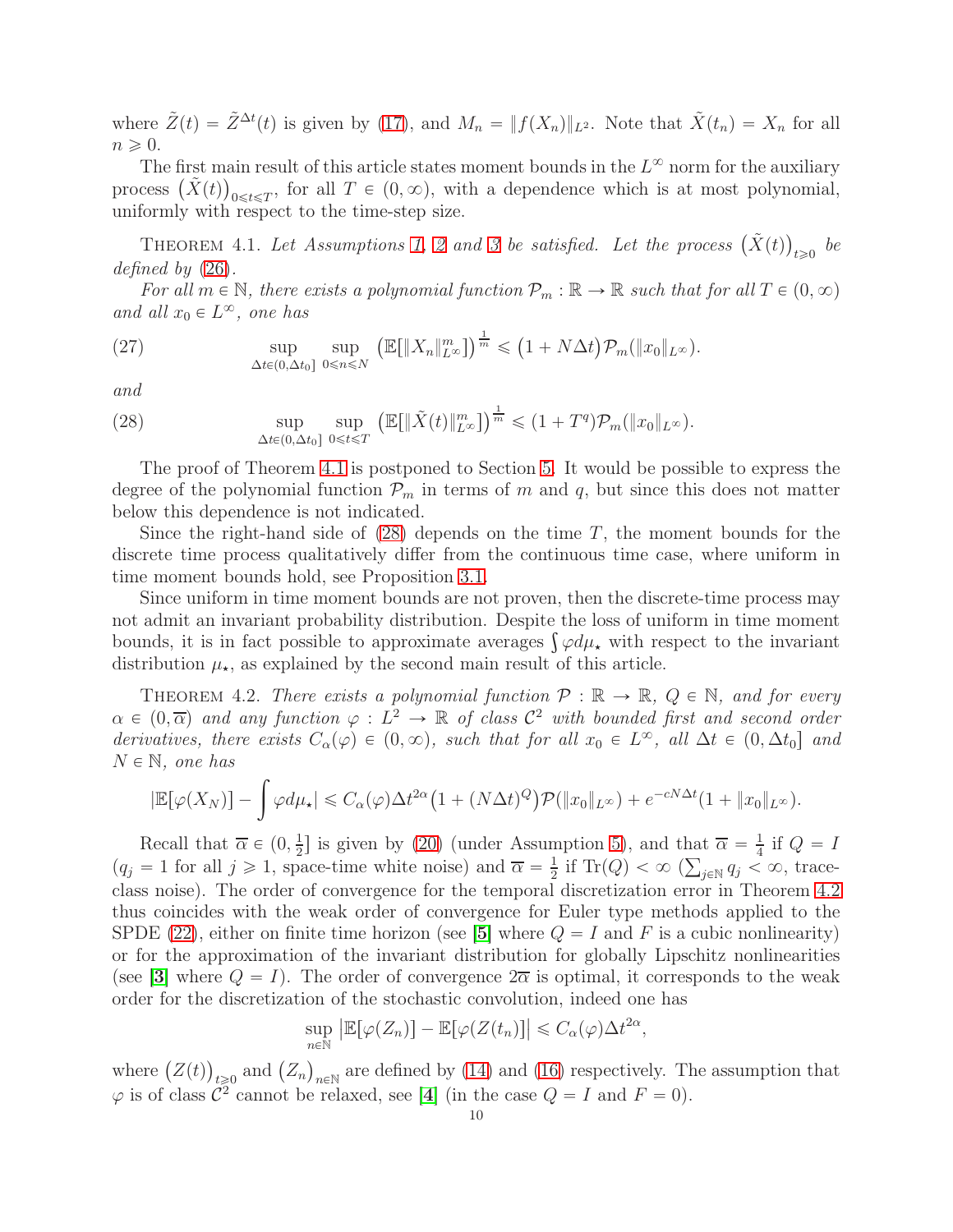Note that the proof gives the upper bound  $Q \leq 3q^2$ , however the exact value of the integer Q is not important for the analysis of the computational cost below. In fact, the same analysis of the cost would give the same conclusions even if  $Q = 0$  (*i.e.* if the moment bounds and error estimates would be uniform in time), as explained below.

Contrary to existing results concerning the numerical approximation of the invariant distribution for SPDEs, the weak error estimate from Theorem [4.2](#page-9-1) is not uniform with respect to time, instead the dependence is at most polynomial, with an upper bound for the degree given by Q. However, this at most polynomial growth does not lead to a reduction of the efficiency of the approach, indeed one has the following corollary.

<span id="page-10-0"></span>COROLLARY 4.3. Let  $x_0 \in L^{\infty}$  and  $\varphi : L^2 \to \mathbb{R}$  of class  $\mathcal{C}^2$  with bounded first and second order derivatives. For all  $\alpha \in (0, \overline{\alpha})$ , there exists  $C_{\alpha}(x_0, \varphi)$  such that can choose N and  $\Delta t$ such that for all  $\varepsilon \in (0, 1)$ , the error satisfies

$$
|\mathbb{E}[\varphi(X_N)] - \int \varphi d\mu_\star| \leq \varepsilon,
$$

with a computational cost, defined as the number of time steps, satisfying

$$
\mathcal{C}(\varepsilon) = N \leq C_{\alpha}(x_0, \varphi) \epsilon^{-\frac{1}{\alpha}}.
$$

In the computational cost analysis, the spatial discretization of the process and the Monte-Carlo approximation of the expectation are not taken into account. In addition, it is assumed that the cost is of size 1 at each step. Indeed, if fully-discrete schemes using the same spatial discretization and Monte-Carlo parameters are considered, it is sufficient to compare the temporal discretization error and the associated cost.

PROOF OF COROLLARY ??. Let  $\alpha \in (0, \overline{\alpha})$ .

The parameters N and  $\Delta t$  are chosen such that

$$
N\Delta t = C|\log(\varepsilon)|
$$

and

$$
(N\Delta t)^{Q} \Delta t^{\frac{\alpha + \overline{\alpha}}{2}} = C\varepsilon,
$$

where C is a constant (depending on  $x_0$  and  $\varphi$ ).

This leads to

$$
\Delta t = C \varepsilon^{\frac{2}{\alpha + \overline{\alpha}}} |\log(\varepsilon)|^{-\frac{2Q}{\alpha + \overline{\alpha}}},
$$

and finally

$$
N = C|\log(\varepsilon)|\Delta t^{-1} = C\varepsilon^{-\frac{2}{\alpha+\overline{\alpha}}}||\log(\varepsilon)|^{1+\frac{2Q}{\alpha+\overline{\alpha}}} \leqslant C\varepsilon^{-\frac{1}{\alpha}},
$$

since  $\alpha < \overline{\alpha}$  and  $|\log(\varepsilon)|^M = o(\varepsilon^{\frac{1}{M}})$  when  $\varepsilon \to 0$ , for all  $M \in \mathbb{N}$ .

This concludes the proof of Corollary [4.3.](#page-10-0)

Observe that Corollary [4.3](#page-10-0) would be the same if one would have uniform in time estimates (as in the case of Lipschitz continuous coefficients, see [[3](#page-24-4)], or using an implicit scheme, see [[12](#page-24-8)]) in Theorems [4.1](#page-9-0) and [4.2](#page-9-1) instead of the at most polynomial dependence we prove in this article. However, the scheme studied in [[3](#page-24-4)] cannot be employed for non globally Lipschitz nonlinearities, and the scheme from [[12](#page-24-8)] is implicit: the scheme studied in this article is explicit thus is expected to be more efficient in practice. The exact rate of polynomial growth is not important in the argument above.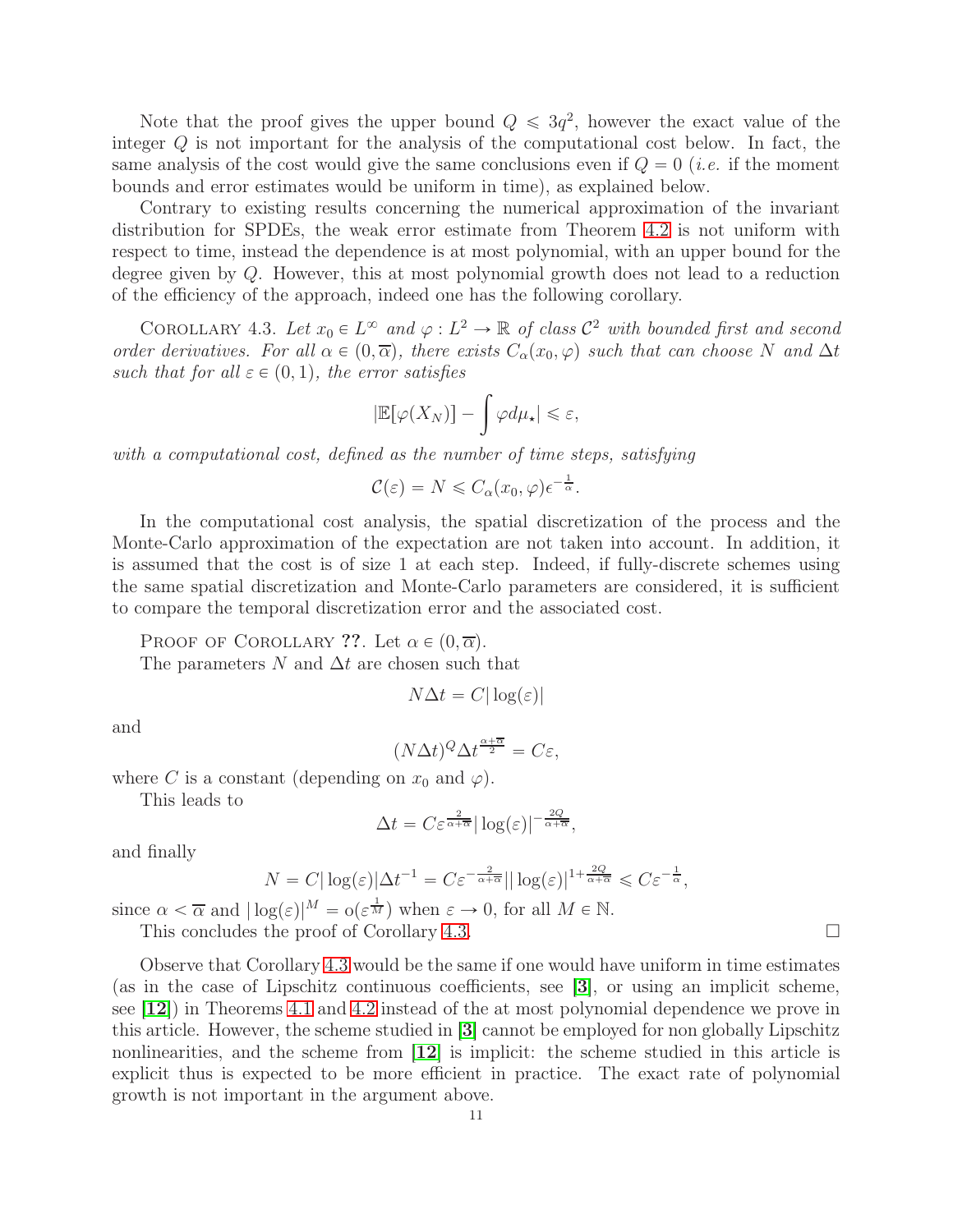In addition, observe that obtaining a polynomial dependence with respect to time in the right-hand side of  $(28)$  is fundamental: had the dependence been exponential  $(T$  replaced by  $\exp(cT)$  in the right-hand side of [\(28\)](#page-9-2)), a reduction of the effective order of convergence appearing in the analysis of the computational cost would have been observed, depending on the value of c.

This means that Theorem [4.1](#page-9-0) is sufficiently good as far as one is concerned with the application to estimate averages  $\int \varphi d\mu_{\star}$  with respect to the invariant distribution.

REMARK 4.4. In [[20](#page-25-2)], the authors propose to use the so-called rejecting exploding trajectories technique to approximate ergordic averages  $\int \varphi d\mu_{\star}$ , for SDEs with non-globally Lipschitz coefficients. This technique requires to introduce an auxiliary truncation parameter. However, even if in practice it is effective, this technique does not lead to a clean analysis of the cost as in Corollary [4.3.](#page-10-0)

REMARK 4.5. Theorems [4.1](#page-9-0) and [4.2](#page-9-1) hold if one can compute exactly in distribution  $Z(t_n)$ for all  $n \in \mathbb{N}$ , with simpler proofs. This would mean replacing  $Z_n$  defined by [\(16\)](#page-5-3) and  $Z(t)$ defined by  $(17)$ , by

$$
Z_{n+1} = e^{\Delta t A} Z_n + \int_{t_n}^{t_{n+1}} e^{(t_{n+1} - s)A} dW^Q(s)
$$

<span id="page-11-0"></span>and  $\tilde{Z}(t) = Z(t)$ .

# 5. Proof of Theorem [4.1](#page-9-0)

This section is devoted to the proof of the first main result of this article, Theorem [4.1.](#page-9-0) The value of the time-step size  $\Delta t \in (0, \Delta t_0]$  is fixed, and in the upper bounds obtained below the constants do not depend on  $\Delta t$ .

Recall that the process  $(\tilde{X}(t))_{t\geqslant0}$  is defined by [\(26\)](#page-8-4), and that the auxiliary process  $(\tilde{Z}(t))_{t\geqslant0}$  is defined by [\(17\)](#page-5-1). Owing to Assumption [4,](#page-6-1) one has moment bounds in the  $L^{\infty}$ norm for  $Z(t)$ , uniformly with respect to t.

Introduce an auxiliary parameter  $R = \Delta t^{-\kappa}$ , for a sufficiently small  $\kappa$ .

For every  $n \ge 0$ , let  $\Omega_{R,t_n} = \{ \sup_{0 \le \ell \le n} ||X_{\ell}||_{L^{\infty}} \le R \}$ , and to simplify notation let  $\chi_n = \mathbb{1}_{\Omega_{R,t_n}}$ denote the indicator function of the set  $\Omega_{R,t_n}$ . Let also  $\chi_{-1} = 1$ .

Theorem [4.1](#page-9-0) is then an straightforward consequence of Lemma [5.1](#page-11-1) and [5.2](#page-11-2) stated below.

<span id="page-11-1"></span>LEMMA 5.1. For every  $m \in \mathbb{N}$ , there exists  $C_m \in (0, \infty)$ , such that for all  $T \in (0, \infty)$  and  $x_0 \in L^{\infty}$ , one has

<span id="page-11-3"></span>(29) 
$$
\sup_{\Delta t \in (0,\Delta t_0]} \sup_{0 \leq n\Delta t \leq T} \mathbb{E}[\chi_{n-1} \|X_n\|_{L^\infty}^m] \leq C_m (1 + \|x_0\|_{L^\infty}^{mq^2}).
$$

<span id="page-11-2"></span>LEMMA 5.2. For every  $m \in \mathbb{N}$ , there exists a polynomial function  $\mathcal{P}_m : \mathbb{R} \to \mathbb{R}$ , such that for all  $T \in (0, \infty)$  and  $x_0 \in L^{\infty}$ , one has

<span id="page-11-4"></span>(30) 
$$
\sup_{\Delta t \in (0,\Delta t_0]} \sup_{0 \leq n\Delta t \leq T} \mathbb{E}[(1-\chi_n) \|X_n\|_{L^\infty}^m] \leq (1+T^m)\mathcal{P}_m(\|x_0\|_{L^\infty}).
$$

Note that the moment bound [\(29\)](#page-11-3) is uniform with respect to time. The polynomial dependence in the right-hand side of [\(28\)](#page-9-2) only comes from the use [\(30\)](#page-11-4).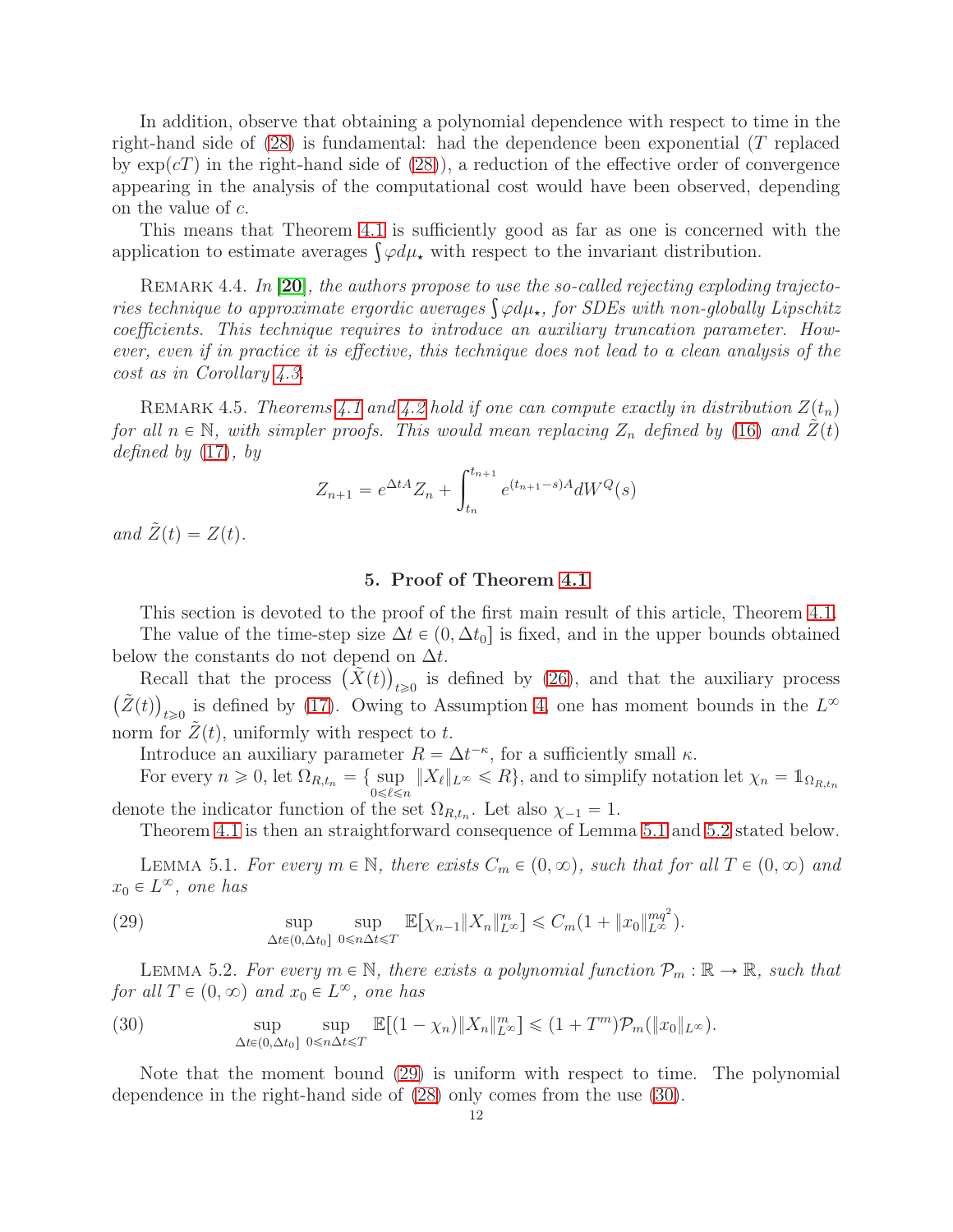PROOF OF LEMMA [5.1.](#page-11-1) Introduce the following auxiliary processes:

$$
\tilde{Z}_{x_0}(t) = e^{\Delta t} A x_0 + \tilde{Z}(t)
$$
\n
$$
\tilde{Y}(t) = \tilde{X}(t) - \tilde{Z}_{x_0}(t) = \int_0^t e^{(t-s)A} \frac{F(X_{\ell(s)})}{1 + \Delta t M_{\ell(s)}} ds
$$
\n
$$
R(t) = \int_0^t e^{(t-s)A} F(\tilde{Y}(s) + \tilde{Z}_{x_0}(t_{\ell(s)})) ds
$$
\n
$$
r(t) = \tilde{Y}(t) - R(t).
$$

First, we claim that for all  $p \in [2, \infty)$  and  $m \in \mathbb{N}$ , one has for all  $0 \leq t < t_n$ 

$$
\mathbb{E}[\chi_{n-1}||r(t)||_{L^p}^m] \leq C(1 + ||x_0||_{L^\infty}^{qm}),
$$

Indeed,  $r(t) = r_1(t) + r_2(t)$  where

$$
r_1(t) = \int_0^t e^{(t-s)A} \frac{-\Delta t M_{\ell(s)}}{1 + \Delta t M_{\ell(s)}} F(X_{\ell(s)}) ds
$$
  

$$
r_2(t) = \int_0^t e^{(t-s)A} \left( F(\tilde{Y}(t_{\ell(s)}) + \tilde{Z}_{x_0}(t_{\ell(s)})) - F(\tilde{Y}(s) + \tilde{Z}_{x_0}(t_{\ell}(s)) \right) ds.
$$

On the one hand, using  $(6)$  and the polynomial growth of F (Assumption [1\)](#page-4-1), one has

$$
\chi_{n-1} \|r_1(t)\|_{L^p} \leq \int_0^t e^{-c(t-s)} \Delta t \|F(X_{\ell(s)})\|_{L^p}^2 ds
$$
  
\n
$$
\leq C \chi_{n-1} \Delta t \int_0^t e^{-c(t-s)} (1 + \|X_{\ell(s)}\|_{L^\infty}^{2q}) ds
$$
  
\n
$$
\leq C \Delta t (1 + R^{2q})
$$
  
\n
$$
\leq C,
$$

using  $R = \Delta t^{-\kappa}$  with  $\kappa < 2q$ .

On the other hand, using the polynomial growth of  $F$  (Assumption [1\)](#page-4-1) and Hölder's inequality, one obtains

$$
\|F(\tilde{Y}(t_{\ell(s)})+\tilde{Z}(t_{\ell(s)})) - F(\tilde{Y}(s)+\tilde{Z}(t_{\ell}(s))\|_{L^p} \leq C \|\tilde{Y}(t_{\ell(s)})-\tilde{Y}(s)\|_{L^{2p}}\left(1+\|\tilde{Y}(t_{\ell(s)})\|_{L^{2pq}}^q+\|\tilde{Y}(s)\|_{L^{2pq}}^q+\|\tilde{Z}_{x_0}(t_{\ell(s)})\|_{L^{\infty}}^q\right).
$$

Then, using [\(6\)](#page-3-1), one has for all  $t \in [0, t_n]$ 

$$
\begin{aligned} \left( \mathbb{E}[\chi_{n-1} \| r_2(t) \|_{L^p}^m] \right)^{\frac{1}{m}} &\leq C \int_0^t e^{-c(t-s)} \left( \mathbb{E}[\chi_{n-1} \| F(\tilde{Y}(t_{\ell(s)}) + \tilde{Z}(t_{\ell(s)})) - F(\tilde{Y}(s) + \tilde{Z}_{x_0}(t_{\ell}(s)) \|_{L^p}^m] \right)^{\frac{1}{m}} ds \\ &\leq C \int_0^t e^{-c(t-s)} \mathcal{M}_1(s) \mathcal{M}_2(s) ds \end{aligned}
$$

where

$$
\mathcal{M}_1(s) = \left( \mathbb{E}[\chi_{n-1} \| \tilde{Y}(t_{\ell(s)}) - \tilde{Y}(s) \|_{L^{2p}}^{2m} \right)^{\frac{1}{2m}} \n\mathcal{M}_2(s) = 1 + \left( \mathbb{E}[\chi_{n-1} \| \tilde{Y}(t_{\ell(s)}) \|_{L^{2pq}}^{2qm}] \right)^{\frac{1}{2m}} + \left( \mathbb{E}[\chi_{n-1} \| \tilde{Y}(s) \|_{L^{2pq}}^{2qm}] \right)^{\frac{1}{2m}} + \left( \mathbb{E}[\| \tilde{Z}_{x_0}(s) \|_{L^{\infty}}^{2qm}] \right)^{\frac{1}{2m}}.
$$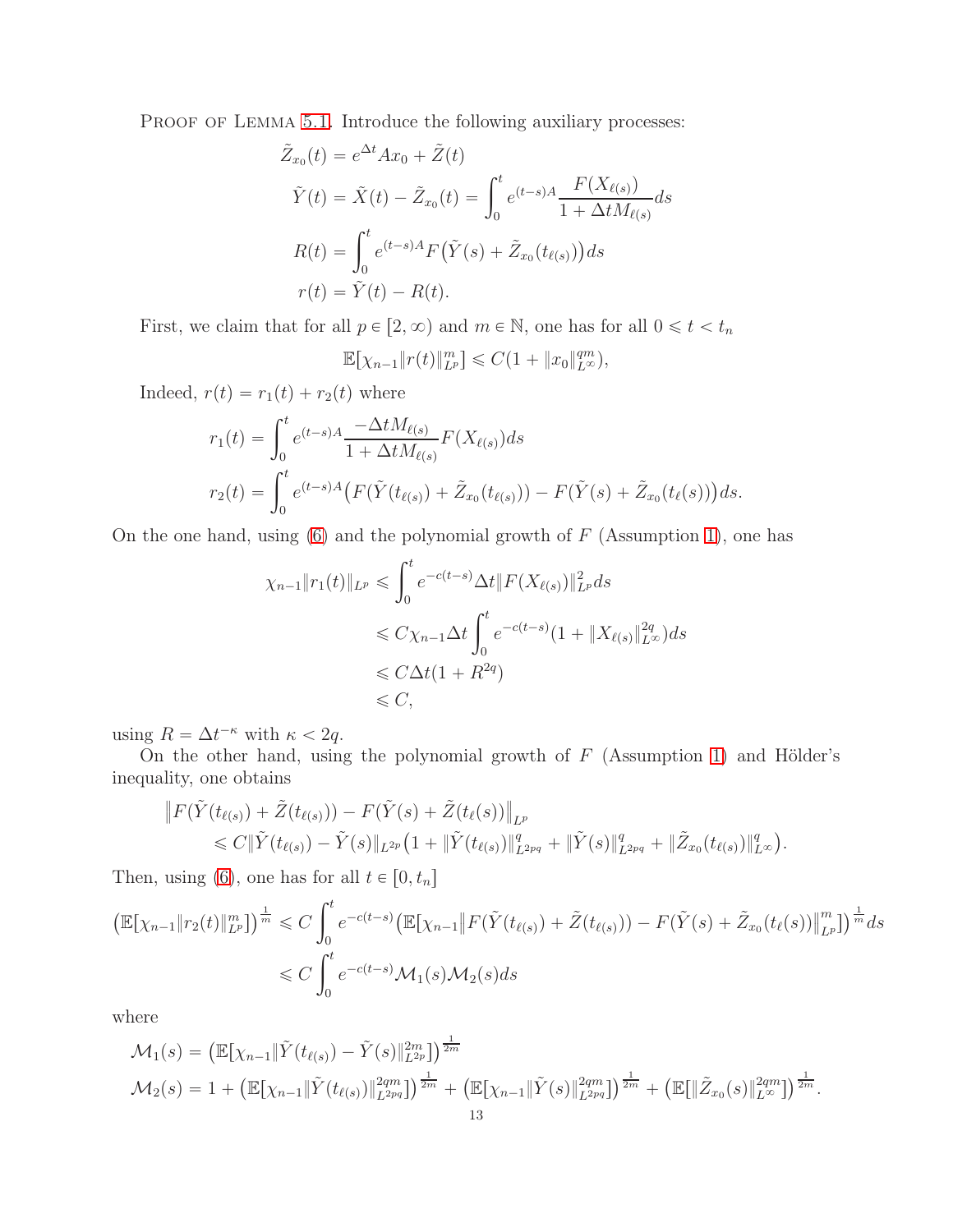To treat the first factor, let  $s \in [t_k, t_{k+1}),$  with  $k \leq n-1$ , and let  $\epsilon \in (0, 1)$ . Using [\(3\)](#page-3-2), one has

$$
\|\tilde{Y}(s) - \tilde{Y}(t_{\ell(s)})\|_{L^{2p}} \leq \| (e^{(t-t_k)A} - I)\tilde{Y}(t_k)\|_{L^{2p}} + \| \int_{t_k}^s e^{(s-r)A} \frac{F(X_k)}{1 + \Delta t M_k} dr \|_{L^{2p}}
$$
  

$$
\leq C_{\epsilon} \Delta t^{\alpha} \| (-A)^{\alpha} \tilde{Y}(t_k) \|_{L^{2p}} + C \Delta t \| F(X_k) \|_{L^{\infty}},
$$

where  $\alpha \in (0, 1)$ .

Using [\(2\)](#page-3-3), one obtains

$$
\chi_{n-1} \| (-A)^{\alpha} \tilde{Y}(t_k) \|_{L^{2p}} \leq C_{\alpha} \chi_{n-1} \int_0^t e^{-c(t-s)} (t-s)^{-\alpha} \| F(X_{\ell(s)}) \|_{L^{2p}} ds
$$
  

$$
C(1+R^q),
$$

which gives

$$
\mathcal{M}_1(s) \leq C\Delta t^{\alpha} (1 + R^q).
$$

To treat the second factor, note that  $\left(\mathbb{E}[\|\tilde{Z}_{x_0}(s)\|_{L^{\infty}}^{2qm}]\right)^{\frac{1}{2m}} \leqslant C + \|x_0\|_{L^{\infty}}^q$ , using the moment bound assumption for  $\tilde{Z}$  (Assumption [4\)](#page-6-1). In addition, using [\(6\)](#page-3-1), one has for  $s < t_n$ 

$$
\chi_{n-1} \|\tilde{Y}(s)\|_{L^p} \le \chi_{n-1} \int_0^s e^{-c(s-r)} \|F(X_{\ell(r)})\|_{L^\infty} ds
$$
  
 $\le C(1+R^q),$ 

thus, one has for all  $0 \le s < t_n$ 

$$
\mathcal{M}_2(s) \leqslant C(1 + R^{q^2}) + C \|x_0\|_{L^\infty}^q.
$$

Choosing  $R = \Delta t^{-\kappa}$  with sufficiently small  $\kappa$  then gives the upper bound  $\mathcal{M}_1(s)\mathcal{M}_2(s) \leq$ C, for all  $s \in [0, t_n)$ , for some  $C \in (0, \infty)$ , and

$$
\left(\mathbb{E}[\chi_{n-1}\|r_1(t)\|_{L^p}^m]\right)^{\frac{1}{m}}+\left(\mathbb{E}[\chi_{n-1}\|r_2(t)\|_{L^p}^m]\right)^{\frac{1}{m}}\leqslant C(1+\|x_0\|_{L^\infty}^q),
$$

for all  $t \in [0, t_n)$ . As a consequence, this concludes the proof of the claim.

Second, observe that

$$
\frac{dR(t)}{dt}=AR(t)+F\big(R(t)+r(t)+\tilde{Z}_{x_0}(t_{\ell(t)})\big).
$$

Using condition [\(13\)](#page-4-0) (Assumption [2\)](#page-4-3) and Young's inequality, one obtains

$$
\frac{1}{q}\frac{d\|R(t)\|_{L^q}^q}{dt} \leqslant -\frac{\gamma}{2}\|R(t)\|_{L^q}^q + C\|F(r(t) + \tilde{Z}_{x_0}(t_{\ell(t)}))\|_{L^q}^q,
$$

and as a consequence one has for all  $t \in [0, t_n]$ ,

$$
\chi_{n-1} \|R(t)\|_{L^q}^q \leq C \int_0^t e^{-q\frac{\gamma}{2}(t-s)} \big(1+\chi_{n-1} \|r(s)\|_{L^{q^2}}^{q^2} + \|\tilde{Z}_{x_0}(t_{\ell(s)})\|_{L^{\infty}}^{q^2}\big) ds.
$$

Using the moment bound proved above for  $r(s)$  and Assumption [4,](#page-6-1) one obtains for all  $t \in [0, t_n]$ 

$$
\left(\mathbb{E}[\chi_{n-1} \| R(t) \|_{L^q}^m]\right)^{\frac{1}{m}} \leqslant C(1 + \|x_0\|_{L^\infty}^q).
$$

Finally, since  $\tilde{X}(t) = \tilde{Y}(t) + \tilde{Z}_{x_0}(t) = r(t) + R(t) + \tilde{Z}_{x_0}(t)$ , one obtains for all  $0 \le t \le t_n$ 

$$
\left(\mathbb{E}[\chi_{n-1} \|\tilde{X}(t)\|_{L^q}^m]\right)_{14}^{\frac{1}{m}} \leq C(1 + \|x_0\|_{L^\infty}^{q^2}).
$$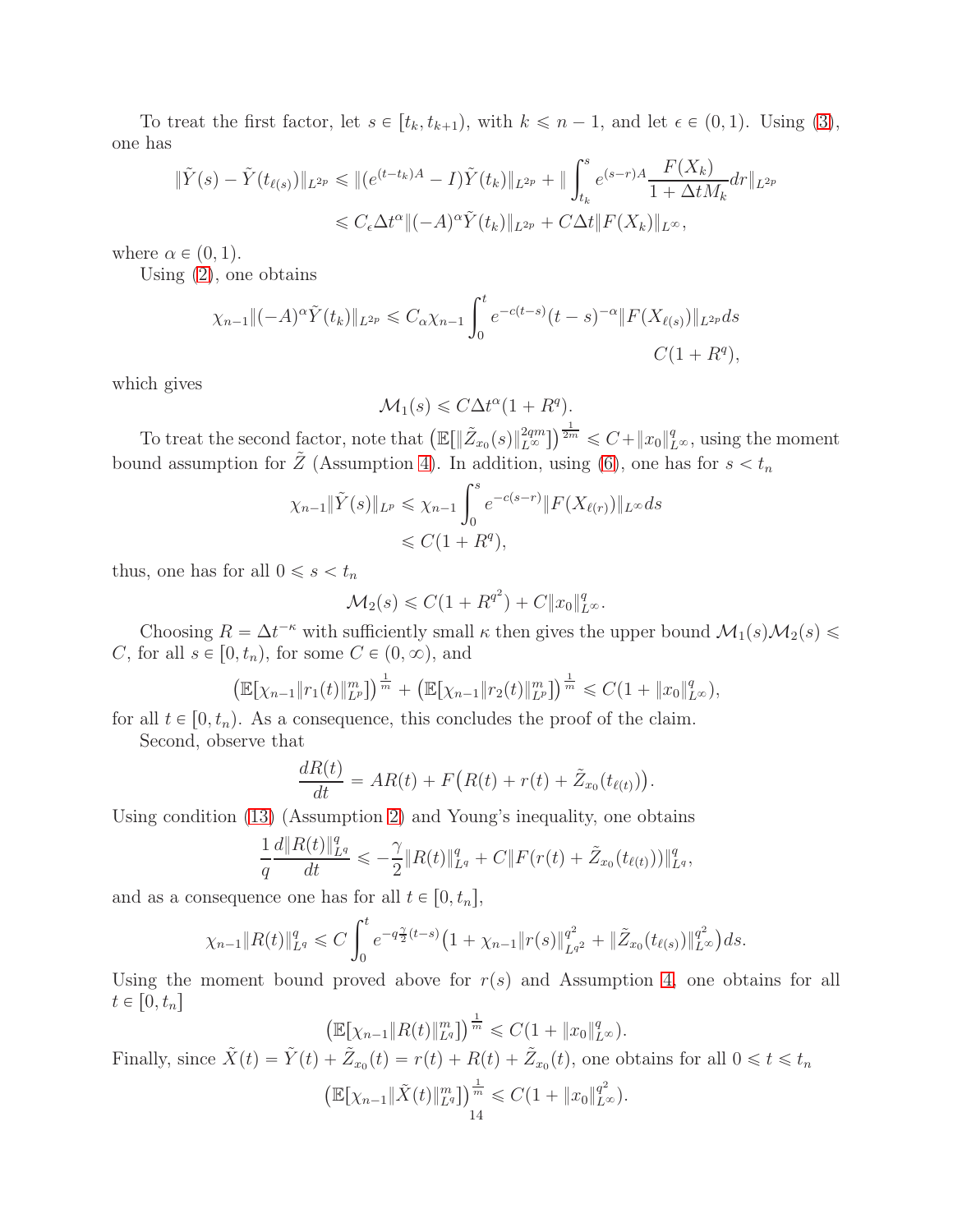It remains to prove the moment bound for the  $L^{\infty}$  norm instead of the  $L^{q}$  norm. This is obtained as follows: using [\(5\)](#page-3-0), for all  $t \in [0, t_n]$ , one has

$$
\begin{split} \left(\mathbb{E}[\chi_{n-1} \| \tilde{X}(t) \|_{L^{\infty}}^{m}] \right)^{\frac{1}{m}} &\leq \| e^{tA} x_{0} \|_{L^{\infty}} \\ &+ C \int_{0}^{t} e^{-c(t-s)} (t-s)^{-\frac{1}{2}} \left(\mathbb{E}[\chi_{n-1} \| F(X_{\ell(s)}) \|_{L^{1}}^{m}] \right)^{\frac{1}{m}} ds + \left(\mathbb{E}[\| \tilde{Z}(t) \|_{L^{\infty}}^{m}] \right)^{\frac{1}{m}} \\ &\leq C + \| x_{0} \|_{L^{\infty}} + C \int_{0}^{t} e^{-c(t-s)} (t-s)^{-\frac{1}{2}} \left(\mathbb{E}[\chi_{n-1} \| X_{\ell(s)} \|_{L^{q}}^{m}] \right)^{\frac{1}{m}} ds \\ &\leq C (1 + \| x_{0} \|_{L^{\infty}}^{q}). \end{split}
$$

This concludes the proof of Lemma [5.1.](#page-11-1)

PROOF OF LEMMA [5.2.](#page-11-2) Recall that  $\chi_n = \mathbb{1}_{\Omega_{R,t_n}}$ , with  $\Omega_{R,t_n} = \{ \sup_{0 \leq \ell \leq n} ||X_{\ell}||_{L^{\infty}} \leq R \}$  and  $\chi_{-1} = 1$ . As a consequence, one has

$$
1 - \chi_n = 1_{\Omega_{R,t_n}^c} = 1_{\Omega_{R,t_{n-1}}^c} + 1_{\Omega_{R,t_{n-1}}} 1_{\|X_n\|_{L^\infty} > R}
$$
  
= 1 - \chi\_{n-1} + \chi\_{n-1} 1\_{\|X\_n\|\_{L^\infty} > R}.

One thus obtains the equality

$$
1 - \chi_n = \sum_{\ell=0}^n \chi_{\ell-1} 1 \mathbb{1}_{\|X_{\ell}\|_{L^{\infty}} > R}.
$$

Let  $p \in \mathbb{N}$ . Using Minkowksi, Cauchy-Schwarz and Markov inequalities, one obtains

$$
\left(\mathbb{E}[(1-\chi_n)\|X_n\|_{L^{\infty}}^m]\right)^{\frac{1}{m}} \leq \sum_{\ell=0}^n \left(\mathbb{E}[\chi_{\ell-1}1_{\|X_{\ell}\|_{L^{\infty}}>R} \|X_n\|_{L^{\infty}}^m]\right)^{\frac{1}{m}} \leq \sum_{\ell=0}^n \left(\mathbb{E}[\|X_n\|_{L^{\infty}}^{2m}]\right)^{\frac{1}{2m}} \left(\mathbb{E}[\chi_{\ell-1}\frac{\|X_{\ell}\|_{L^{\infty}}^{\theta}}{R^{\theta}}]\right)^{\frac{1}{2m}},
$$

where  $\theta \in \mathbb{N}$  is chosen below.

On the one hand, by construction of the tamed Euler scheme and using [\(4\)](#page-3-4) and Assumption [3,](#page-5-0) one has

$$
\|\tilde{X}(t)\|_{L^{\infty}} \le \|x_0\|_{L^{\infty}} + C \int_0^t e^{-c(t-s)} (t-s)^{-\frac{1}{4}} \frac{\|f(X_{\ell(s)})\|_{L^2}}{1 + \Delta t \|f(X_{\ell(s)})\|_{L^2}} ds + \|Z(t)\|_{L^{\infty}}
$$
  

$$
\le \|x_0\|_{L^{\infty}} + \frac{C}{\Delta t} + \|Z(t)\|_{L^{\infty}}
$$

thus

$$
\left(\mathbb{E}[\|X_n\|^{2m}]\right)^{\frac{1}{2m}} \leqslant C(1+\|x_0\|_{L^\infty}+\frac{1}{\Delta t}).
$$

On the other hand, applying Lemma [5.1](#page-11-1) yields for all  $\ell \geq 0$ 

$$
\mathbb{E}[\chi_{\ell-1} \| X_{\ell} \|_{L^{\infty}}^{\theta}] \leq C(1 + \|x_0\|_{L^{\infty}}^{\theta q^2}).
$$

Gathering the estimates yields

$$
\left(\mathbb{E}[(1-\chi_n)\|X_n\|^m]\right)^{\frac{1}{m}} \leqslant C\frac{T}{\Delta t}(1+\|x_0\|_{L^\infty}+\frac{1}{\Delta t})(1+\|x_0\|_{L^\infty}^{\theta q^2})R^{-\frac{\theta}{2m}}.
$$

Since  $R = \Delta t^{-\kappa}$ , it suffices to choose  $\frac{\theta \kappa}{2m} > 2$  in order to obtain [\(30\)](#page-11-4).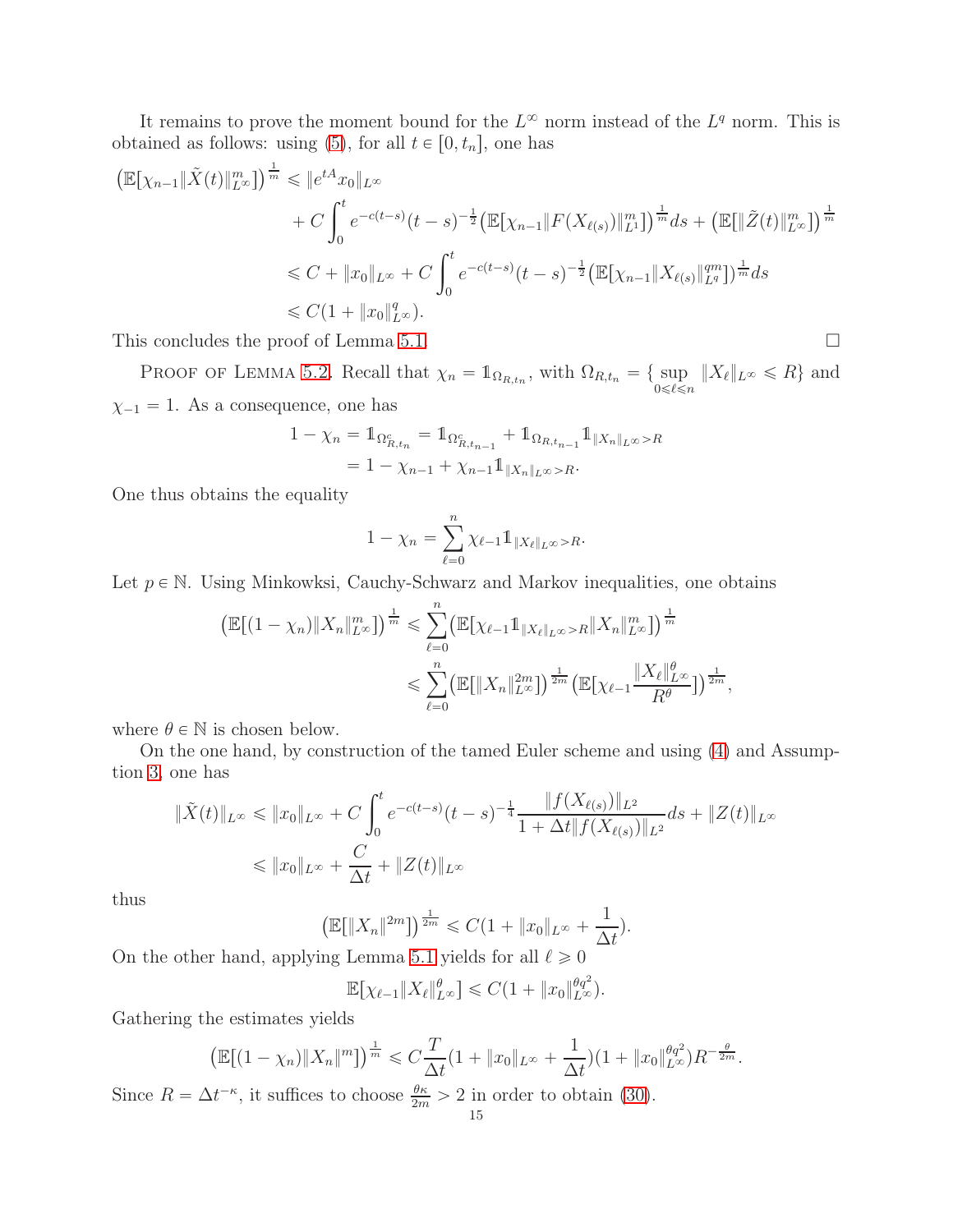This concludes the proof of Lemma [5.2.](#page-11-2)

We are now in position to provide the proof of Theorem [4.1.](#page-9-0)

PROOF OF THEOREM [4.1.](#page-9-0) Since  $X_n = \chi_n X_n + (1 - \chi_n) X_n$ , combining Minkowskii's inequality with [\(29\)](#page-11-3) and [\(30\)](#page-11-4) gives

$$
\sup_{0 \le n \le N} \left( \mathbb{E}[\|X_n\|_{L^\infty}^m] \right)^{\frac{1}{m}} \le C_m \left(1 + N\Delta t\right) \mathcal{P}_m(\|x_0\|_{L^\infty}).
$$

This concludes the proof of [\(27\)](#page-9-3). It remains to prove [\(28\)](#page-9-2).

Using the notation from the proof of Lemma [5.1,](#page-11-1) one has  $\tilde{X}(t) = \tilde{Y}(t) + \tilde{Z}_{x_0}(t)$ , with

$$
\tilde{Y}(t) = \int_0^t e^{(t-s)A} \frac{F(X_{\ell(s)})}{1 + \Delta t M_{\ell(s)}} ds.
$$

Using [\(4\)](#page-3-4), one has, for all  $t \in [0, T]$ 

$$
\begin{aligned} \|\tilde{Y}(t)\|_{L^{\infty}} &\leq C \int_{0}^{t} e^{-c(t-s)} (t-s)^{-\frac{1}{2}} \|F(X_{\ell(s)}\|_{L^{2}} ds \\ &\leq C \int_{0}^{t} e^{-c(t-s)} (t-s)^{-\frac{1}{2}} (1 + \|X_{\ell(s)}\|_{L^{\infty}}^{q}) ds. \end{aligned}
$$

Using the moment bound for  $X_n$  above, with  $n\Delta t \leq N\Delta t \leq T$ , one obtains

$$
\sup_{0\leqslant t\leqslant T}\left(\mathbb{E}[\|\tilde{Y}(t)\|_{L^\infty}^m]\right)^{\frac{1}{m}}\leqslant (1+T^q)\mathcal{P}_m(\|x_0\|_{L^\infty}),
$$

<span id="page-15-0"></span>and combining this with [\(7\)](#page-4-5) with Assumption [4](#page-6-1) concludes the proof of [\(28\)](#page-9-2) and of Theo-rem [4.1.](#page-9-0)  $\Box$ 

#### 6. Proof of Theorem [4.2](#page-9-1)

This section is devoted to the proof of the second main result of this article. The approach is based on the analysis of the weak error of the numerical scheme, where the dependence with respect to the final time  $T = N\Delta t$  is carefully mentioned.

The weak error analysis uses the Kolmogorov equation approach. Some important regularity properties are given in Section [6.1](#page-16-0) below. A few auxiliary results concerning spatial and temporal regularity of  $Z(t)$  and  $\tilde{Y}(t)$  are stated and proved in Section [6.2.](#page-18-0) Finally, weak error estimates are proved in Section [6.3.](#page-19-0)

All the computations and statements hold rigorously using suitable approximations: the nonlinearity may be replaced by a globally Lipschitz continuous approximation and the noise may be truncated. The objective is to prove that bounds hold independently of the approximation parameters. This is a standard approach in the analysis of Kolmogorov equations and weak error in infinite dimension: for instance one may consider an approximate stochastic evolution equation of the type

$$
dX^{\delta,\tau,J}(t) = AX^{\delta,\tau,J}dt + e^{\delta A}F_{\tau}(X^{\delta,\tau,J}(t))dt + e^{\delta A}\tilde{P}_J dW^Q(t),
$$

where  $\delta > 0$ ,  $F_{\tau}(x) = \frac{1}{\tau}(\Phi_{\tau}(x) - x)$  where  $\tau > 0$  and  $(\Phi_t)_{t \geq 0}$  the flow associated with the ordinary differential equation  $\dot{z} = F(z)$ , and  $\tilde{P}_J = \sum_{j=1}^J \langle \cdot, \tilde{e}_j \rangle \tilde{e}_j$ ,  $J \in \mathbb{N}$ , is an orthogonal projection with finite rank. The noise is then finite dimensional,  $F_{\tau}$  is Lipschitz continuous,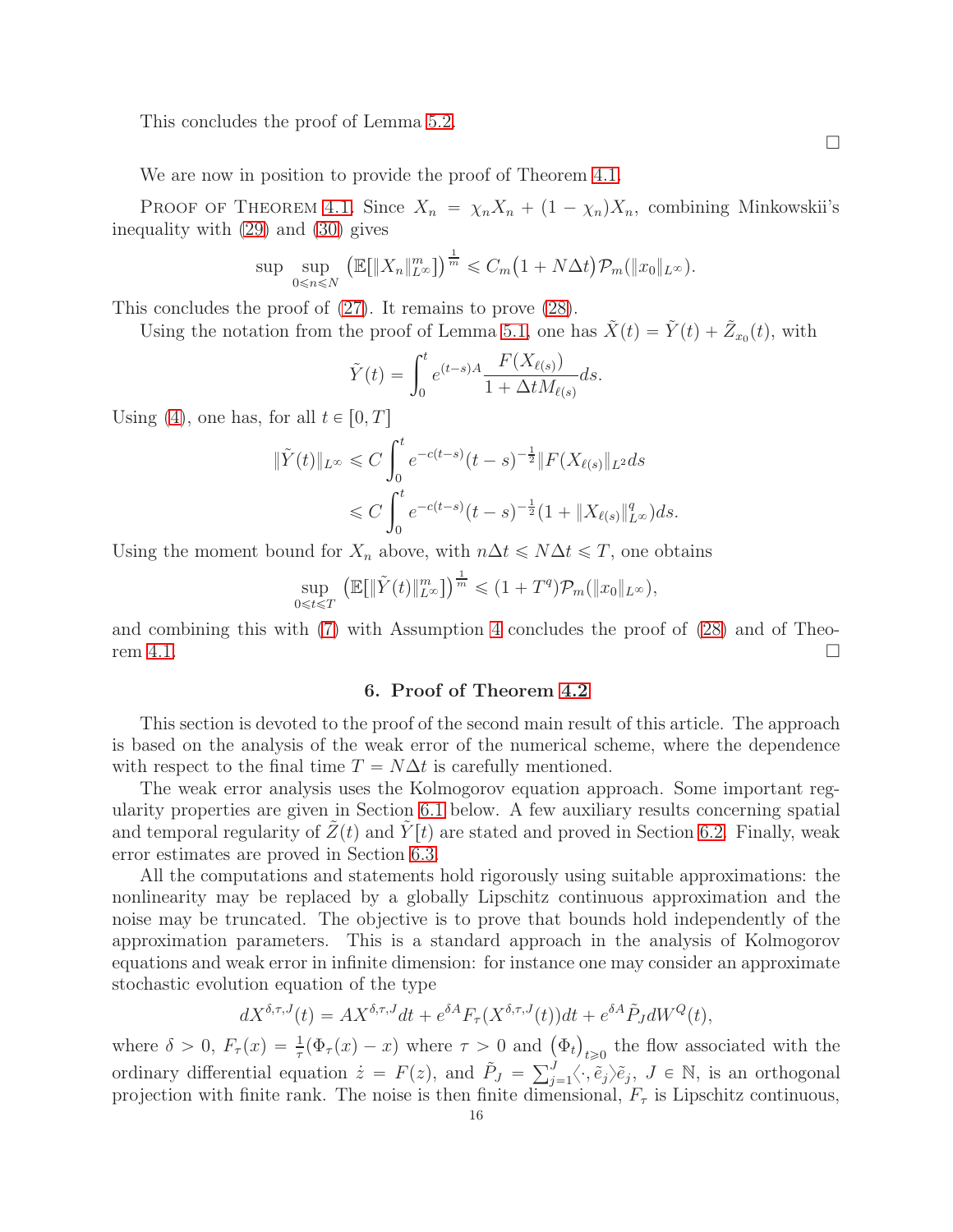and  $e^{\delta A}$  is regularizing, so that all the computations make sense. In the estimates, the parameters  $\delta, \tau, J$  do not appear and it suffices to pass to the limit  $\delta \to 0, \tau \to 0, J \to \infty$  to get results for the model of interest and its numerical approximation. In order to simplify the notation, the approximation parameters are omitted in the sequel.

<span id="page-16-0"></span>6.1. Regularity results for the Kolmogorov equation. Let  $\varphi : L^2 \to \mathbb{R}$  be a function of class  $\mathcal{C}^2$ . Define

$$
u(t,x) = \mathbb{E}[\varphi(X^x(t))],
$$

for all  $t \geq 0$  and  $x \in L^q$ , where  $(X^x(t))_{t \geq 0}$  is the solution with initial condition  $X^x(0) = x$ .

Several properties of u are employed in the weak error analysis. First, u is solution of the Kolmogorov equation

<span id="page-16-2"></span>(31) 
$$
\partial_t u(t,x) = \mathcal{L}u(t,x) = Du(t,x) \cdot (Ax + F(x)) + \frac{1}{2} \sum_{j \in \mathbb{N}} q_j D^2 u(t,x) \cdot (\tilde{e}_j, \tilde{e}_j),
$$

with initial condition  $u(0, \cdot) = \varphi$ , where  $Du(t, x)$  and  $D^2u(t, x)$  are the first and second order derivatives of  $u(t, x)$  with respect to the variable x.

Second, one has for all  $T \geq 0$  and all  $x \in L^q$ ,

(32) 
$$
\left| u(T,x) - \int \varphi d\mu_{\star} \right| \leqslant C(\varphi) e^{-\gamma T} (1 + \|x\|_{L^{q}}).
$$

Finally, some regularity properties for the spatial derivatives are instrumental in the weak error analysis below.

<span id="page-16-1"></span>PROPOSITION 6.1. There exists  $c \in (0, \infty)$ , such that the following holds. First, for all  $\alpha \in [0, 1)$ , there exists  $C_{\alpha} \in (0, \infty)$  such that for all  $t > 0$ ,  $x \in L^{\infty}$  and  $h \in L^2$ , one has

<span id="page-16-3"></span>
$$
|Du(t, x).h| \leq C_{\alpha}(1 + \|x\|_{L^{\infty}}^{q1_{\alpha}>0})e^{-ct} \min(t, 1)^{-\alpha} \|(-A)^{-\alpha}h\|_{L^{2}}.
$$

Moreover, for all  $\beta_1, \beta_2 \in [0, 1)$ , such that  $\beta_1 + \beta_2 < 1$ , there exists  $C_{\beta_1, \beta_2} \in (0, \infty)$  such that for all  $t > 0$ ,  $x \in L^{\infty}$  and  $h_1, h_2 \in L^2$ , one has

$$
|D^2u(t, x) \cdot (h_1, h_2)| \leq C_{\beta_1, \beta_2} (1 + \|x\|_{L^{\infty}}^{Q(\alpha_1, \alpha_2)}) e^{-ct} \min(t, 1)^{-\beta_1 - \beta_2} \|(-A)^{-\beta_1} h_1\|_{L^2} \|(-A)^{-\alpha_2} h_2\|_{L^2}.
$$
  
with  $Q(\alpha_1, \alpha_2) = q + q \mathbb{1}_{\alpha_1 > 0} + \mathbb{1}_{\alpha_2 > 0}$ .

Proposition [6.1](#page-16-1) is a variant of existing results: see [[3](#page-24-4)] and [[6](#page-24-5)] for the Lipschitz case. See also [[5](#page-24-9)] and [[11](#page-24-10)] for the treatment of polynomial nonlinearities, for estimates with  $t \leq T$ .

PROOF OF PROPOSITION [6.1.](#page-16-1) The first and second order derivatives of  $u(t, \cdot)$  are expressed as

$$
Du(t, x).h = \mathbb{E}[D\varphi(X^x(t)).\eta^h(t)]
$$
  

$$
D^2u(t, x).(h_1, h_2) = \mathbb{E}[D\varphi(X^x(t)).\zeta^{h_1, h_2}(t)] + \mathbb{E}[D^2\varphi(X^x(t)).(\eta^{h_1}(t), \eta^{h_2}(t))],
$$

where the processes  $(\eta^h(t))_{t\geqslant 0}$  and  $(\zeta^{h_1,h_2}(t))_{t\geqslant 0}$  are solutions of

$$
\frac{d}{dt}\eta^{h}(t) = (A + F'(X^{x}(t)))\eta^{h}(t)
$$
\n
$$
\frac{d}{dt}\zeta^{h_{1},h_{2}}(t) = (A + F'(X^{x}(t)))\zeta^{h_{1},h_{2}}(t) + F''(X^{x}(t))\eta^{h_{1}}(t)\eta^{h_{2}}(t),
$$

with initial conditions  $\eta^h(0) = h$  and  $\zeta^{h_1,h_2}(0) = 0$ .<br>17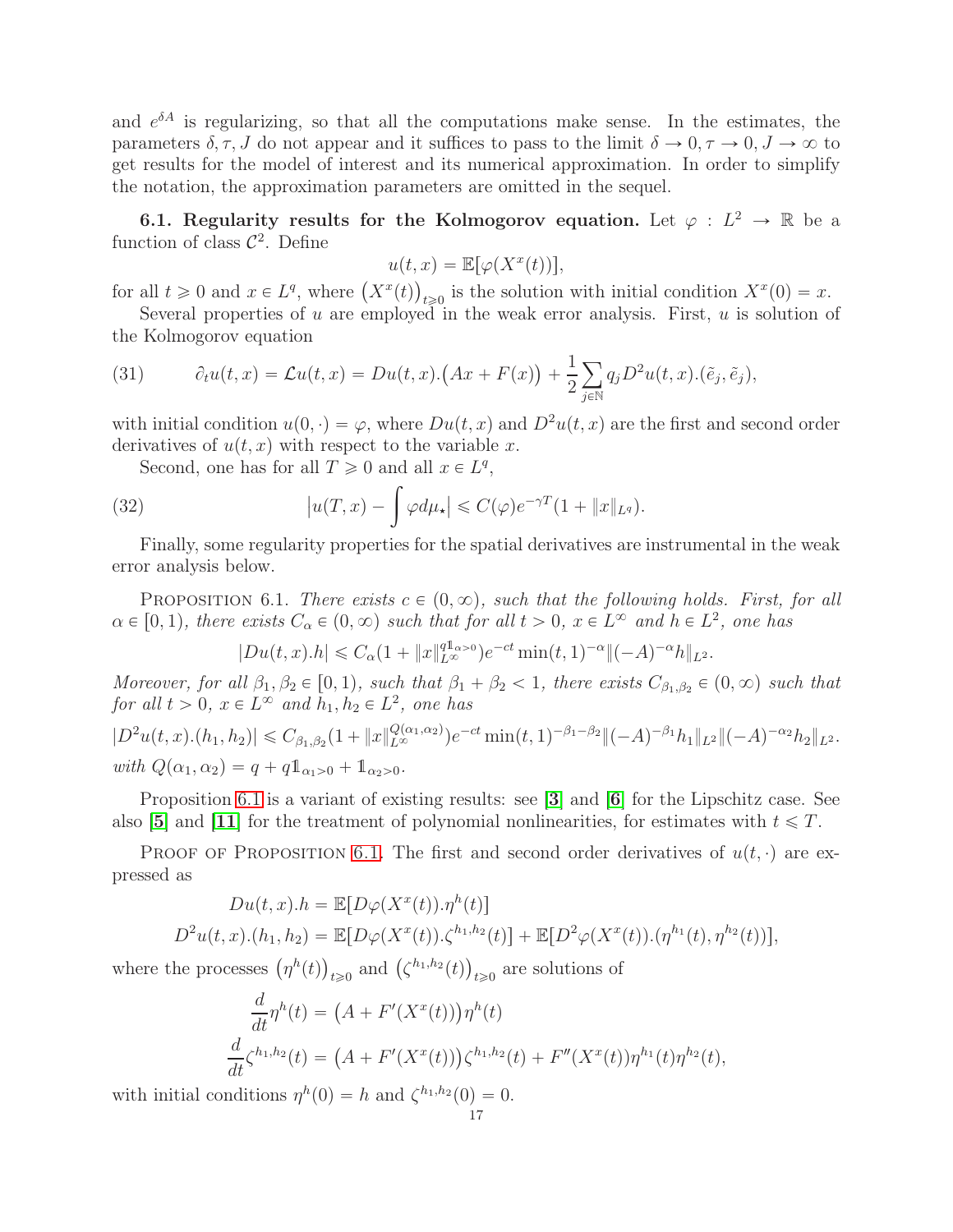In the computations below, the values of  $C$  and  $c$  may change from line to line. Introduce the family of operators  $(\Theta(t, s))_{t \geq s \geq 0}$ , such that for all  $h \in L^2$ 

$$
\frac{d}{dt}\Theta(t,s)h = (A + F'(X^x(t)))\Theta(t,s)h , \quad t \geq s , \quad \Theta(s,s)h = h.
$$

Using the condition [\(13\)](#page-4-0), one has

$$
\frac{1}{2}\frac{d\|\Theta(t,s)h\|_{L^2}^2}{dt} \leqslant -\gamma \|\Theta(t,s)\|_{L^2}^2,
$$

thus  $\|\Theta(t,s)h\|_{L^2} \leqslant e^{-\gamma(t-s)}\|h\|_{L^2}$  for all  $t \geqslant s \geqslant 0$ . This yields the result for  $\alpha = 0$ .

To treat the case  $\alpha > 0$ , introduce the auxiliary operators  $\tilde{\Theta}(t,s) = \Theta(t,s) - e^{(t-s)A}$  for all  $t \geq s$  (see [[5](#page-24-9)]). Then one has

$$
\frac{d}{dt}\tilde{\Theta}(t,s)h = (A + F'(X^x(t)))\tilde{\Theta}(t,s)h + F'(X^x(t)e^{(t-s)A}h,
$$

with  $\tilde{\Theta}(s, s)h = 0$ . Applying a Duhamel type formula yields

$$
\tilde{\Theta}(t,s)h = \int_s^t \Theta(t,r) \big(F'(X^x(r))e^{(r-s)A}h\big) dr.
$$

Using the result when  $\alpha = 0$ , the polynomial growth of F' (Assumption [1\)](#page-4-1) and the inequality [\(2\)](#page-3-3), one obtains

$$
\|\tilde{\Theta}(t,s)h\|_{L^{2}} \leq \int_{s}^{t} e^{-\gamma(t-r)} \|F'(X^{x}(r)))\|_{L^{\infty}} \|e^{(r-s)A}h\|_{L^{2}} dr
$$
  

$$
\leq C \int_{s}^{t} e^{-\gamma(t-r)} (1 + \|X^{x}(r)\|_{L^{\infty}}^{q}) e^{-c(r-s)A}(r-s)^{-\alpha} dr \|(-A)^{-\alpha}h\|_{L^{2}},
$$

where  $c \in (0, \gamma) > 0$ . Using moment estimates (see Proposition [3.1\)](#page-7-0) and Jensen's inequality, one obtains

$$
\left(\mathbb{E}[\tilde{\Theta}(t,s)h\|_{L^2}^m]\right)^{\frac{1}{m}} \leqslant Ce^{-c'(t-s)}(1+\|x_0\|_{L^\infty}^q)\|(-A)^{-\alpha}h\|_{L^2}.
$$

Since  $\Theta(t, s) = \tilde{\Theta}(t, s) + e^{(t-s)A}$ , one finally obtains

$$
\left(\mathbb{E}[\Theta(t,s)h\|_{L^2}^m]\right)^{\frac{1}{m}} \leqslant Ce^{-c(t-s)}\min(t-s,1)^{-\alpha}(1+\|x_0\|_{L^\infty}^q)\|(-A)^{-\alpha}h\|_{L^2}.
$$

Since  $\eta^h(t) = \Theta(t, 0)h$ , this gives the result when  $\alpha \in (0, 1)$  for the first-order derivative.

It remains to deal with the second-order derivative. On the one hand, since  $\varphi$  is of class  $\mathcal{C}^2$  with bounded second-order derivative, applying Cauchy-Schwarz inequality and the result above yields

$$
\begin{split} \left| \mathbb{E}[D^2 \varphi(X^x(t)) . (\eta^{h_1}(t), \eta^{h_2}(t)) \right| &\leq C \big( \mathbb{E}[\|\eta^{h_1}(t)\|_{L^2}^2] \big)^{\frac{1}{2}} \big( \mathbb{E}[\eta^{h_2}(t)\|_{L^2}^2] \big)^{\frac{1}{2}} \\ &\leq C \big( \mathbb{E}[\|\Theta(t, 0)h_1\|_{L^2}^2] \big)^{\frac{1}{2}} \big( \mathbb{E}[\Theta(t, 0)h_2\|_{L^2}^2] \big)^{\frac{1}{2}} \\ &\leq C e^{-2ct} t^{-\alpha_1 - \alpha_2} (1 + \|x_0\|_{L^\infty}^{q \mathbf{1}_{\alpha_1} > 0 + \mathbf{1}_{\alpha_2} > 0}) \|(-A)^{-\alpha_1} h_1\|_{L^2} \|(-A)^{-\alpha_2} h_2\|_{L^2} .\end{split}
$$

On the other hand, a Duhamel type formula yields the equality

$$
\zeta^{h_1,h_2}(t) = \int_0^t \Theta(t,s) \big( F''(X^x(s)) \eta^{h_1}(t) \eta^{h_2}(t) \big) ds.
$$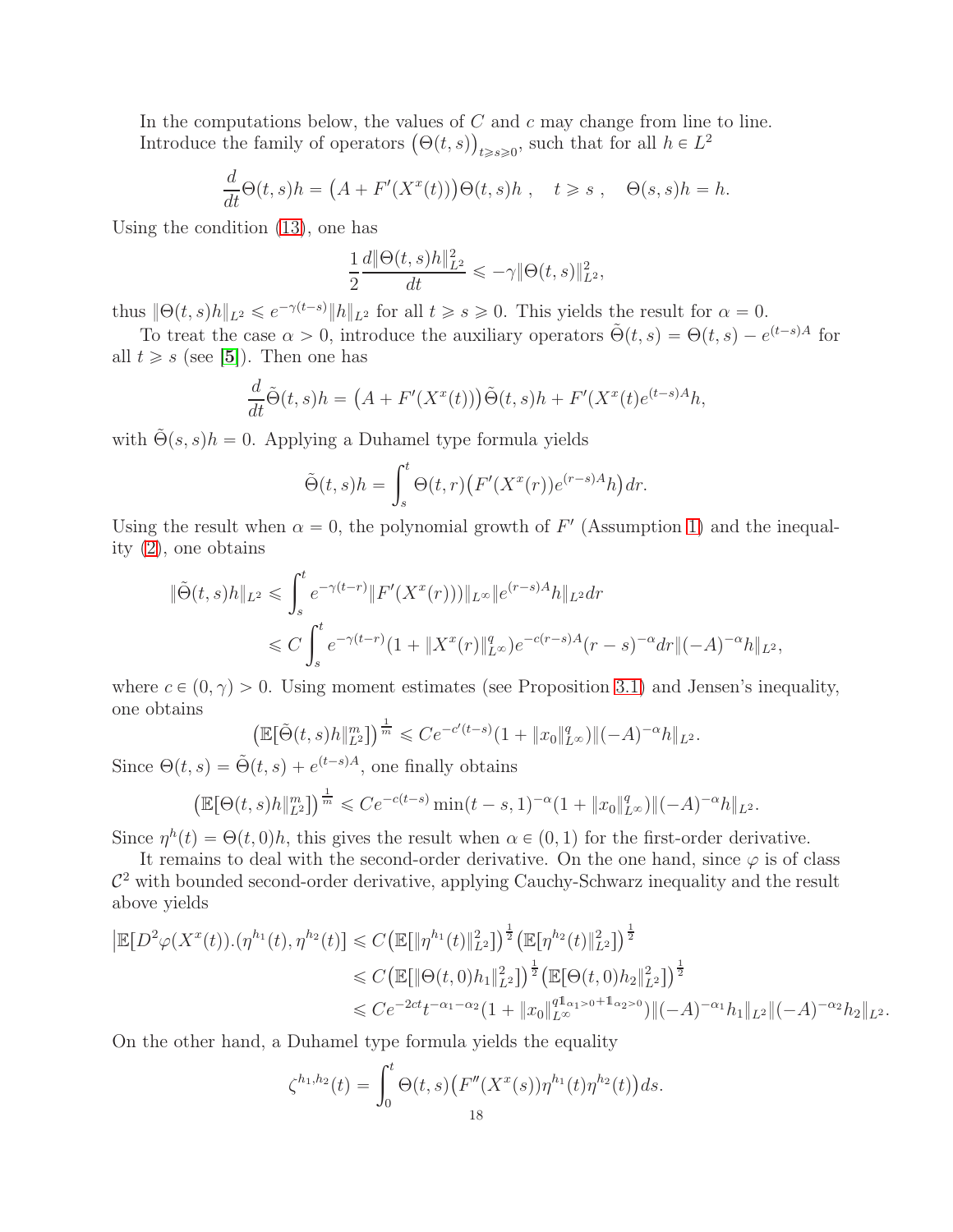Let  $\kappa \in (\frac{1}{4}, 1)$ , such that inequality [\(8\)](#page-4-4) holds. By a duality argument, one has  $\|(-A)^{-\kappa} \cdot \|_{L^2} \le$  $C_{\kappa}$   $\|\cdot\|_{L^1}$ . Using the result above with a conditional expectation argument yields

$$
\mathbb{E}[\|\zeta^{h_1,h_2}(t)\|_{L^2} \leq C \int_0^t \frac{e^{-c(t-s)}}{\min(t-s,1)^{\kappa}} (1 + \|x_0\|_{L^{\infty}}^q) \left(\mathbb{E}[\|(-A)^{-\kappa} \left(F''(X^x(s))\eta^{h_1}(t)\eta^{h_2}(t)\right)\|_{L^2}^2\right] ds
$$
  
\n
$$
\leq C \int_0^t \frac{e^{-c(t-s)}}{\min(t-s,1)^{\kappa}} (1 + \|x_0\|_{L^{\infty}}^q) \left(\mathbb{E}[\|\eta^{h_1}(t)\|_{L^2}^2\right] \mathbb{E}[\|\eta^{h_2}(t)\|_{L^2}^2]\right)^{\frac{1}{2}} ds
$$
  
\n
$$
\leq C(1 + \|x_0\|_{L^q}^{Q(\alpha_1,\alpha_2)}) \int_0^t \frac{e^{-c(t-s)}}{\min(t-s,1)^{\kappa}} \frac{e^{-2cs}}{\min(s,1)^{\alpha_1+\alpha_2}} ds \|(-A)^{-\alpha_1} h_1\|_{L^2} \|(-A)^{-\alpha_2} h_2\|_{L^2}
$$
  
\n
$$
\leq C(1 + \|x_0\|_{L^q}^{Q(\alpha_1,\alpha_2)}) e^{-ct} \|(-A)^{-\alpha_1} h_1\|_{L^2} \|(-A)^{-\alpha_2} h_2\|_{L^2},
$$

using the condition  $\alpha_1 + \alpha_2$  to ensure integrability, where  $Q(\alpha_1, \alpha_2) = q + q \mathbb{1}_{\alpha_1 > 0} + \mathbb{1}_{\alpha_2 > 0}$ . This gives

$$
|\mathbb{E}[D^2\varphi(X^x(t)).\zeta^{h_1,h_2}(t)]| \leq C(1+\|x_0\|_{L^q}^{3q})e^{-ct}\|(-A)^{-\alpha_1}h_1\|_{L^2}\|(-A)^{-\alpha_2}h_2\|_{L^2}.
$$

Gathering the estimates then concludes the proof of Proposition [6.1.](#page-16-1)  $\Box$ 

<span id="page-18-0"></span>6.2. Some useful regularity results. In this section, the objective is to state and prove some useful spatial and temporal regularity properties for  $Z(t)$  defined by [\(17\)](#page-5-1), and for  $Y(t)$  given by

$$
\tilde{Y}(t) = \int_0^t e^{(t-s)A} \frac{F(X_{\ell(s)})}{1 + \Delta t \|F(X_{\ell(s)})\|_{L^2}} ds,
$$

which is such that  $\tilde{X}(t) = e^{tA}x_0 + \tilde{Y}(t) + \tilde{Z}(t)$ .

In the sequel, let Assumption [5](#page-6-2) be satisfied, and let the parameter  $\bar{\alpha}$  be defined by [\(20\)](#page-6-5).

<span id="page-18-1"></span>LEMMA 6.2. For every  $\alpha \in [0, \overline{\alpha})$  and  $m \in \mathbb{N}$ , there exists  $C_{\alpha,m} \in (0, \infty)$  such that

$$
\sup_{n\geq 0} \mathbb{E}[\|(-A)^{\alpha} Z_n\|_{L^2}^m] \leq C_{\alpha,m}
$$

and for all  $n \geqslant 0$  and  $t \in [t_n, t_{n+1}]$ 

$$
\left(\mathbb{E}\left[\|\tilde{Z}(t)-Z_n\|_{L^2}^m\right]\right)^{\frac{1}{m}} \leqslant C_{\alpha,m}\Delta t^{\alpha}.
$$

PROOF. It suffices to consider the case  $m = 2$  since  $\tilde{Z}(t)$  is a Gaussian random variable with values in  $L^2$  for all  $t \geq 0$ .

First, using Itô's isometry formula and [\(2\)](#page-3-3), one has

$$
\mathbb{E}[\|(-A)^{\alpha}Z_{n}\|_{L^{2}}^{2}] = \mathbb{E}[\|\sum_{\ell=0}^{n-1}(-A)^{\alpha}e^{(t_{n}-t_{\ell})A}\Delta W_{\ell}^{Q}\|_{L^{2}}^{2}]
$$
  

$$
= \Delta t \sum_{\ell=0}^{n-1} \sum_{j\in\mathbb{N}} q_{j}\|(-A)^{\alpha}e^{(t_{n}-t_{\ell})A}\tilde{e}_{j}\|_{L^{2}}^{2}
$$
  

$$
\leq C_{\epsilon}\Delta t \sum_{\ell=0}^{n-1} \frac{e^{-c(t_{n}-t_{\ell})}}{(t_{n}-t_{\ell})^{1-\epsilon}}\|(-A)^{\alpha+\frac{\epsilon}{2}-\frac{1}{2}}\tilde{e}_{j}\|_{L^{2}}^{2}
$$
  

$$
\leq C_{\alpha,\epsilon} < \infty,
$$

if  $\epsilon \in \left(0, \frac{\overline{\alpha} - \alpha}{2}\right)$  $\frac{-\alpha}{2}$ .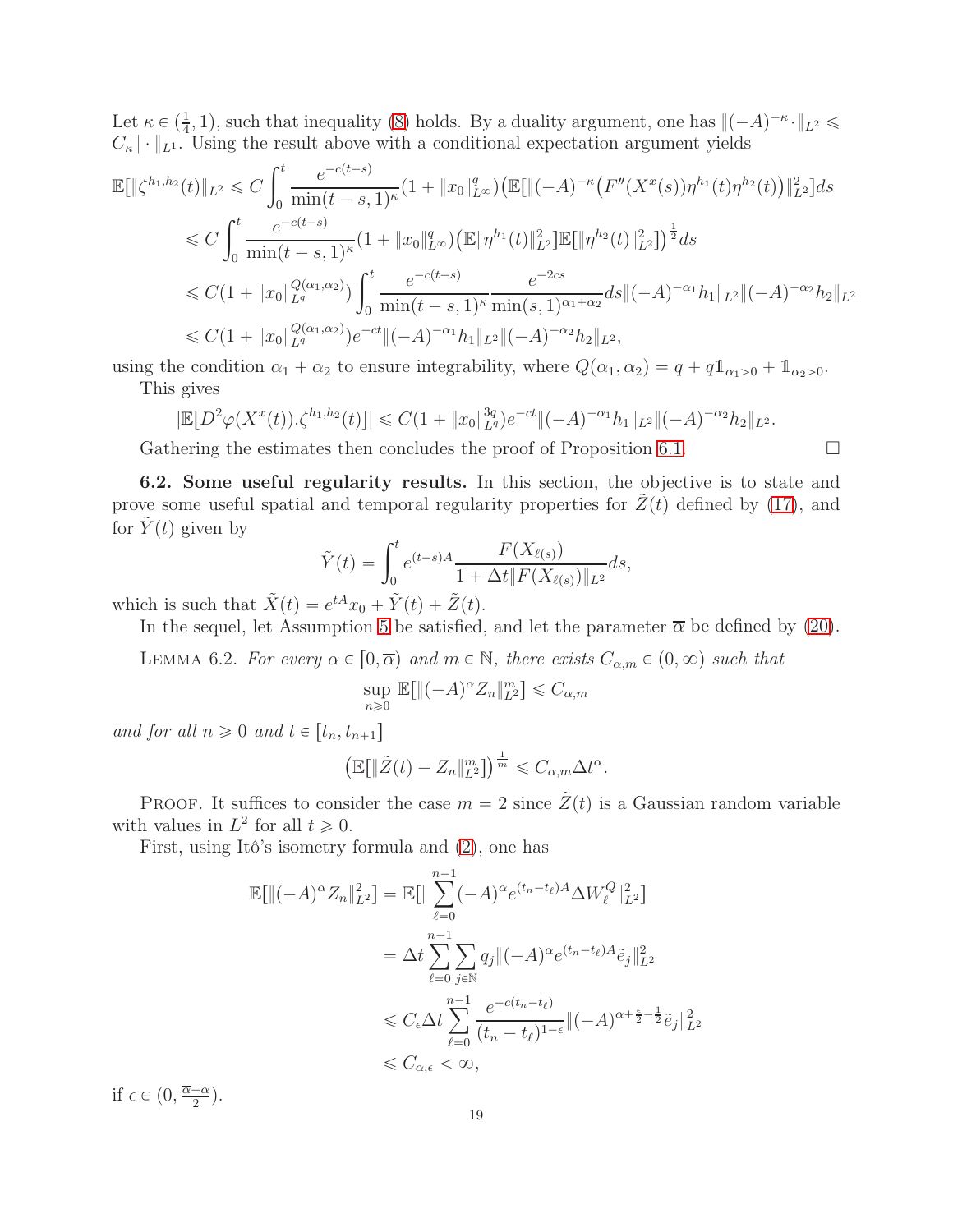Second, using Itô's isometry formula and the inequalities [\(3\)](#page-3-2) and [\(2\)](#page-3-3), one has for  $t \in$  $[t_n, t_{n+1}],$ 

$$
\mathbb{E}[\|\tilde{Z}(t) - Z_n\|_{L^2}^2] = \mathbb{E}[\|(e^{(t-t_n)A} - I)Z_n\|_{L^2}^2] + \mathbb{E}[\|e^{(t-t_n)A}(W^Q(t) - W^Q(t_n))\|_{L^2}^2]
$$
  
\n
$$
\leq \Delta t^{2\alpha} \mathbb{E}[\|(-A)^\alpha Z_n\|_{L^2}^2] + \sum_{j \in \mathbb{N}} q_j(t - t_n) \|e^{(t-t_n)A}\tilde{e}_j\|_{L^2}^2
$$
  
\n
$$
\leq C_\alpha \Delta t^{2\alpha} + (t - t_n)^{2\alpha} \sum_{j \in \mathbb{N}} q_j \|(t - t_n)^{\frac{1}{2} - \alpha}(-A)^{\frac{1}{2} - \alpha} e^{(t-t_n)A}(-A)^{\alpha - \frac{1}{2}} \tilde{e}_j\|_{L^2}^2
$$
  
\n
$$
\leq C_\alpha \Delta t^{2\alpha}.
$$

This concludes the proof of Lemma [6.2.](#page-18-1)  $\Box$ 

<span id="page-19-1"></span>LEMMA 6.3. For every  $\epsilon \in [0, 1)$  and  $m \in \mathbb{N}$ , there exists  $C_{\epsilon,m} \in (0, \infty)$  and a polynomial function  $\mathcal{P}_m : \mathbb{R} \to \mathbb{R}$  such that

$$
\sup_{0 \le n \Delta t \le N \Delta t} \left( \mathbb{E}[\|(-A)^{1-\epsilon} \tilde{Y}(t_n)\|_{L^2}^m] \right)^{\frac{1}{m}} \le C_{\alpha,m} (1 + (N \Delta t)^q) \mathcal{P}_m(\|x_0\|_{L^\infty})
$$

and for all  $n \geq 0$  and  $t \in [t_n, t_{n+1}],$  with  $n \leq N$ , one has

$$
\left(\mathbb{E}[\|\tilde{Y}(t)-\tilde{Y}(t_n)\|_{L^2}^m]\right)^{\frac{1}{m}} \leq C_{\epsilon,m}\Delta t^{1-\epsilon}1+(N\Delta t)^q)\mathcal{P}_m(\|x_0\|_{L^\infty}).
$$

PROOF. First, using [\(2\)](#page-3-3) and [\(27\)](#page-9-3) for all  $0 \le t \le T$ , one has

$$
\left(\mathbb{E}\|(-A)^{1-\epsilon}\tilde{Y}(t)\|_{L^{2}}^{m}\right)^{\frac{1}{m}} \leq C \int_{0}^{t} \frac{e^{-c(t-s)}}{(t-s)^{1-\epsilon}} \left(\mathbb{E}[\|F(X_{\ell(s)})\|_{L^{2}}^{m}]\right)^{\frac{1}{m}} ds
$$
  

$$
\leq C \int_{0}^{\infty} \frac{e^{-cs}}{s^{1-\epsilon}} ds (1+T^{q}) \mathcal{P}_{m}(\|x_{0}\|_{L^{\infty}}).
$$

Second, for  $0 \leq t_n \leq t \leq t_N$ , one has

$$
\begin{split} \left( \mathbb{E}[\|\tilde{Y}(t) - \tilde{Y}(t_n)\|_{L^2}^m] \right)^{\frac{1}{m}} &\leq \left( \mathbb{E}[\|(e^{(t-t_n)A} - I)\tilde{Y}(t_n)\|_{L^2}^m] \right)^{\frac{1}{m}} \\ &+ \left( \mathbb{E}[\|\int_{t_n}^t e^{(t-s)A} \frac{F(X_n)}{1 + \Delta t \|F(X_n)\|_{L^2}} ds \|_{L^2}^m] \right)^{\frac{1}{m}} ds \\ &\leq C\Delta t^{1-\epsilon} \left( \mathbb{E}[\|(-A)^{1-\epsilon}\tilde{Y}(t_n)\|_{L^2}^m] \right)^{\frac{1}{m}} + \Delta t \left( \mathbb{E}[\|F(X_n)\|_{L^\infty}^m] \right)^{\frac{1}{m}} \\ &\leq C\Delta t^{1-\epsilon} (1+T^q) \mathcal{P}_m(\|x_0\|_{L^\infty}). \end{split}
$$

This concludes the proof of Lemma [6.3.](#page-19-1)

<span id="page-19-0"></span>6.3. Weak error analysis. We are now in position to study the weak error and prove Theorem [4.2.](#page-9-1)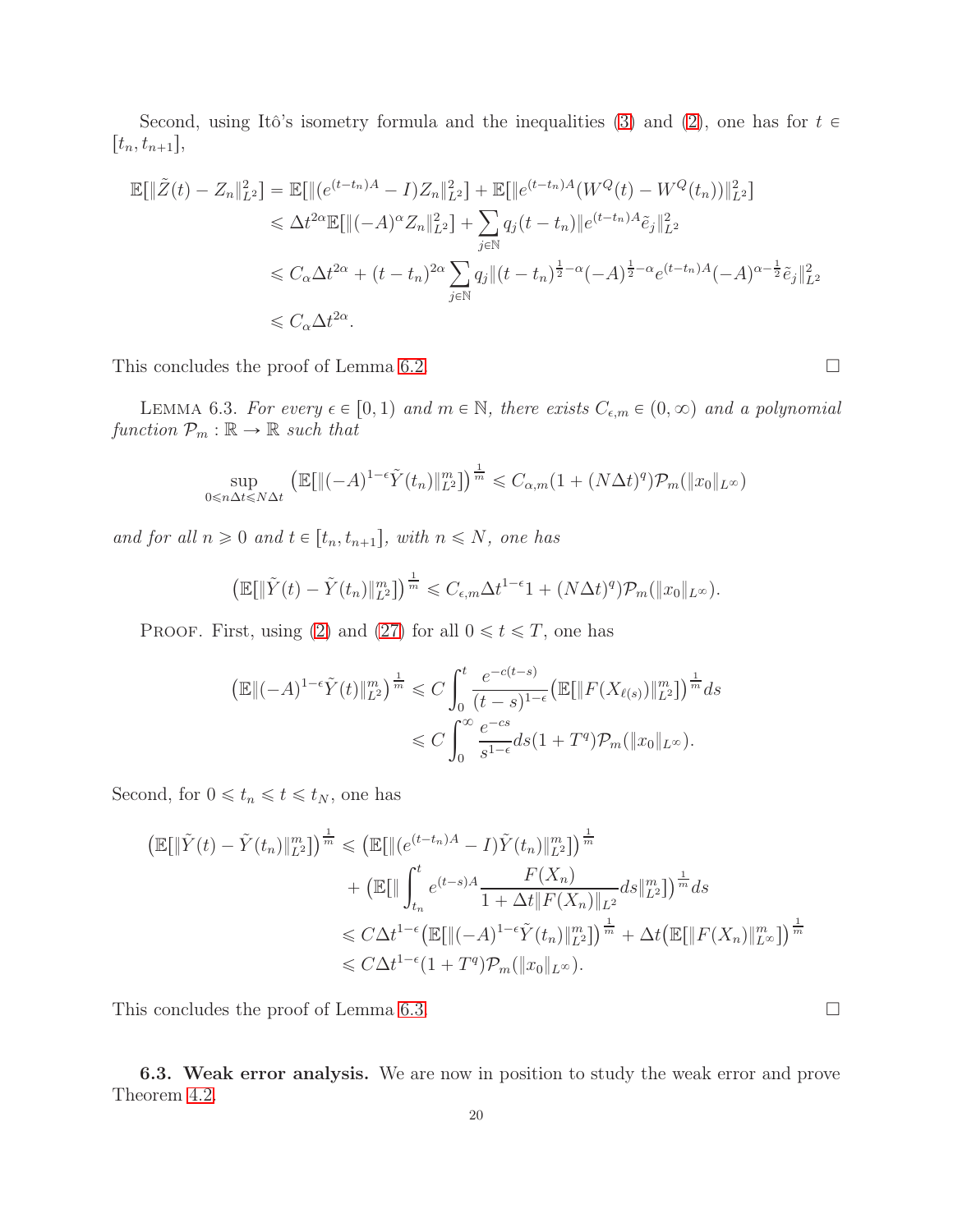The weak error is written as follows:

$$
\mathbb{E}[\varphi(X_N)] - \mathbb{E}[\varphi(X(t_N))] = \mathbb{E}[u(0, X_N)] - \mathbb{E}[u(t_N, X_0)]
$$
  
\n
$$
= \sum_{n=0}^{N-1} (\mathbb{E}[u(t_N - t_{n+1}, X_{n+1})] - \mathbb{E}[u(t_N - t_n, X_n)])
$$
  
\n
$$
= \sum_{n=0}^{N-1} (\mathbb{E}[u(t_N - t_{n+1}, \tilde{X}(t_{n+1}))] - \mathbb{E}[u(t_N - t_n, \tilde{X}(t_n)])
$$
  
\n
$$
= \sum_{n=0}^{N-1} \int_{t_n}^{t_{n+1}} \mathbb{E}[(-\partial_t + \mathcal{L}_n)u(t_N - t, \tilde{X}(t))]dt,
$$

using Itô's formula, where for all  $n \in \mathbb{N}$  the auxiliary operator  $\mathcal{L}_n$  is defined by

$$
\mathcal{L}_n \phi = D\phi(x) \cdot (Ax + \frac{F(X_n)}{1 + \Delta t \|F(X_n)\|_{L^2}}) + \frac{1}{2} \sum_{j \in \mathbb{N}} q_j D^2 \phi(x) \cdot (e^{\Delta t A} \tilde{e}_j, e^{\Delta t A} \tilde{e}_j).
$$

Using the fact that u is solution of the Kolmogorov equation  $(31)$ , one has

$$
\mathbb{E}[\varphi(X_N)] - \mathbb{E}[\varphi(X(t_N))] = \epsilon_N^1 + \epsilon_N^2,
$$

where

$$
\epsilon_N^1 = \int_0^{t_N} \mathbb{E}[Du(t_N - t, \tilde{X}(t)) \cdot \left(\frac{F(X_{\ell(t)})}{1 + \Delta t \|F(X_{\ell(t)})\|_{L^2}} - F(\tilde{X}(t))\right)]dt
$$
  

$$
\epsilon_N^2 = \int_0^{t_N} \frac{1}{2} \sum_{j \in \mathbb{N}} q_j \mathbb{E}[D^2 u(t_N - t, \tilde{X}(t)) \cdot (e^{\Delta t A} \tilde{e}_j, e^{\Delta t A} \tilde{e}_j) - D^2 u(t_N - t, \tilde{X}(t)) \cdot (\tilde{e}_j, \tilde{e}_j)]dt.
$$

Theorem [4.2](#page-9-1) is a straightforward consequence of Lemma [6.4](#page-20-0) and Lemma [6.5](#page-20-1) stated below.

<span id="page-20-0"></span>LEMMA 6.4. There exists a polynomial function  $\mathcal{P}: \mathbb{R} \to \mathbb{R}$ , and for every  $\alpha \in (0, \overline{\alpha})$ there exists  $C_{\alpha} \in (0, \infty)$ , such that for all  $x_0 \in L^{\infty}$ , all  $\Delta t \in (0, \Delta t_0]$  and  $N \in \mathbb{N}$ , one has

$$
|\epsilon_N^2| \leq C_\alpha \Delta t^{2\alpha} \big( 1 + (N \Delta t)^{2q^2 + 2q} \big) \mathcal{P}(\|x_0\|_{L^\infty}).
$$

<span id="page-20-1"></span>LEMMA 6.5. There exists a polynomial function  $\mathcal{P}: \mathbb{R} \to \mathbb{R}$ , and for every  $\alpha \in (0, \overline{\alpha})$ there exists  $C_{\alpha} \in (0, \infty)$ , such that for all  $x_0 \in L^{\infty}$ , all  $\Delta t \in (0, \Delta t_0]$  and  $N \in \mathbb{N}$ , one has

$$
|\epsilon_N^2| \leq C_\alpha \Delta t^{2\alpha} \big( 1 + (N \Delta t)^{3q^2} \big) \mathcal{P}(\|x_0\|_{L^\infty}).
$$

PROOF OF THEOREM [4.2.](#page-9-1) It suffices to write

$$
|\mathbb{E}[\varphi(X_N)] - \int \varphi d\mu_{\star}| \leq |\mathbb{E}[\varphi(X_n)] - \mathbb{E}[\varphi(X(N\Delta t))]| + |\mathbb{E}[\varphi(X(N\Delta t))] - \int \varphi d\mu_{\star}|
$$
  

$$
\leq |\epsilon_N^1| + |\epsilon_N^2| + |u(N\Delta t, x_0) - \int \varphi d\mu_{\star}|,
$$

and to use Lemma [6.4,](#page-20-0) Lemma [6.5](#page-20-1) and the inequality [32](#page-16-3) to conclude the proof of Theorem [4.2.](#page-9-1)  $\Box$ 

It remains to prove Lemma [6.4](#page-20-0) and Lemma [6.5.](#page-20-1) In the proofs, the notations  $C$  and  $\mathcal P$ is used for constants and polynomial functions respectively which may change from line to line. The dependence with respect to  $T = t_N = N\Delta t$  is studied carefully.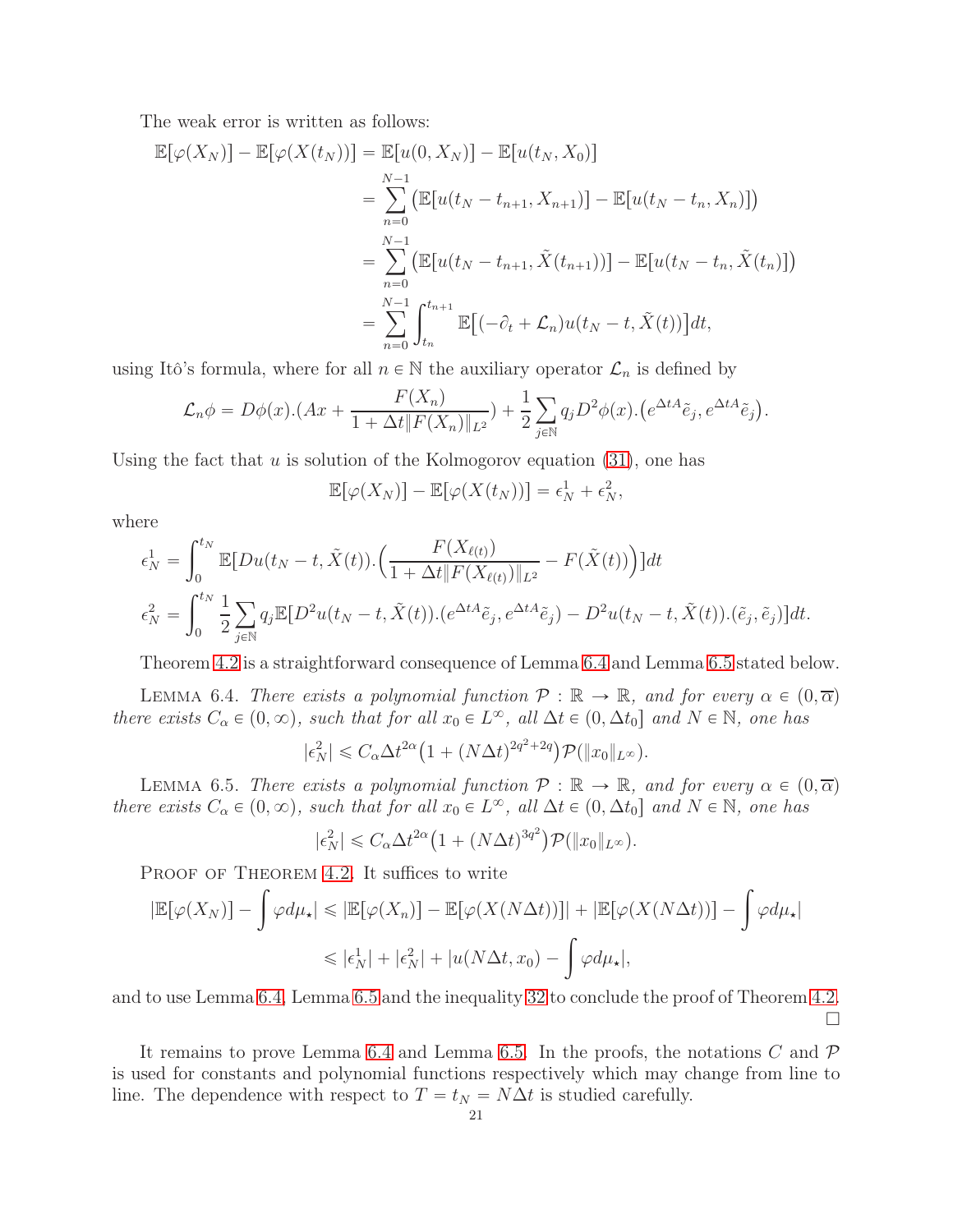PROOF OF LEMMA [6.4.](#page-20-0) The error term  $\epsilon_N^1$  is decomposed as follows:

$$
\epsilon_N^1=\epsilon_N^{1,1}+\epsilon_N^{1,2}+\epsilon_N^{1,3},
$$

where

$$
\epsilon_N^{1,1} = \int_0^{t_N} \mathbb{E}[-\Delta t \| F(X_{\ell(t)}) \|_{L^2} Du(t_N - t, \tilde{X}(t)).F(X_{\ell(t)})] dt \n\epsilon_N^{1,2} = \int_0^{t_N} \mathbb{E}[(Du(t_N - t, \tilde{X}(t)) - Du(t_N - t, X_{\ell(t)})).(F(X_{\ell(t)}) - F(\tilde{X}(t)))] dt \n\epsilon_N^{1,3} = \int_0^{t_N} \mathbb{E}[Du(t_N - t, X_{\ell(t)}).(F(X_{\ell(t)}) - F(\tilde{X}(t)))] dt.
$$

Using Proposition [6.1](#page-16-1) with  $\alpha = 0$  and Theorem [4.1,](#page-9-0) for the first term one obtains

$$
|\epsilon_N^{1,1}| \le C\Delta t \int_0^{t_N} e^{-c(t_N - s)} \mathbb{E}[(1 + \|\tilde{X}(t)\|_{L^\infty}^q)(1 + \|\tilde{X}(t_{\ell(t)})\|_{L^\infty}^{2q})] dt
$$
  

$$
\le C\Delta t (1 + t_N^{q^2 + 2q}) \mathcal{P}(\|x_0\|_{L^\infty}).
$$

To study the second error term, using Proposition [6.1](#page-16-1) with  $\alpha_1 = \alpha_2 = 0$  and the polynomial growth of  $F$ , one obtains

$$
|\epsilon_N^{1,2}| \leq C \int_0^{t_N} e^{-c(t_N - t)} \mathbb{E} \left[ \left( 1 + \|\tilde{X}(t)\|_{L^\infty}^{2q} + \|\tilde{X}(t_{\ell(t)})\|_{L^\infty}^{2q} \right) \|\tilde{X}(t) - \tilde{X}(t_{\ell(t)})\|_{L^2}^{2} \right] dt
$$
  
\$\leq C \int\_0^{t\_N} e^{-c(t\_N - t)} \left( 1 + \sup\_{0 \leq s \leq t\_N} \mathbb{E} \left[ \|\tilde{X}(s)\|\_{L^\infty}^{4q} \right] \right)^{\frac{1}{2}} \left( \mathbb{E} \left[ \|\tilde{X}(t) - \tilde{X}(t\_{\ell(t)})\|\_{L^2}^{4} \right] \right)^{\frac{1}{2}} dt.

Recall that  $\tilde{X}(t) = e^{tA}x_0 + \tilde{Z}(t) + \tilde{Y}(t)$ . Using the inequalities [\(3\)](#page-3-2) and [\(2\)](#page-3-3), one has

$$
||e^{tA}x_0 - e^{t_{\ell(t)}A}x_0||_{L^2} \leq C_\alpha \Delta t^{2\alpha} t_{\ell(t)}^{-2\alpha} ||x_0||_{L^2}.
$$

for all  $t \geq \Delta t$ . Writing the integral for  $t \in [0, t_N]$  as the sum as the integrals for  $t \in [0, \Delta t]$ (which gives a contribution of size  $\Delta t$ ) and  $t \in [\Delta t, t_N]$ , and using Lemma [6.2](#page-18-1) and Lemma [6.3,](#page-19-1) combined with the moment bounds from Theorem [4.1,](#page-9-0) one obtains

$$
|\epsilon_N^{1,2}| \leq C\Delta t^{2\alpha} (\mathcal{P}(\|x_0\|_{L^\infty})(1 + \|(-A)^{2\alpha}x_0\|_{L^2}^2)(1 + t_N^{2q^2 + 2q}).
$$

It remains to deal with the third error term  $\epsilon_N^{1,3}$ .

For every  $n \geq 0$ , let  $\mathbb{E}_n = \mathbb{E}[\cdot | \mathcal{F}_{t_n}]$  denote the conditional expectation operator, where  $\mathcal{F}_t = \sigma(W^Q(s), 0 \leq s \leq t)$ . Set  $\widetilde{Y}_{x_0}(t) = e^{tA}x_0 + \widetilde{Y}(t)$ , then one has  $\widetilde{X}(t) = \widetilde{Y}_{x_0}(t) + \widetilde{Z}(t)$ . The error term  $\epsilon_N^{1,3}$  is decomposed into two parts as follows:

$$
\epsilon_N^{1,3} = \int_0^{t_N} \mathbb{E}[Du(t_N - t, X_{\ell(t)}) \cdot (F(\tilde{Y}_{x_0}(t_{\ell(t)}) + \tilde{Z}(t_{\ell(t)})) - F(\tilde{Y}_{x_0}(t) + \tilde{Z}(t)))]dt \n= \int_0^{t_N} \mathbb{E}[Du(t_N - t, X_{\ell(t)}) \cdot (F(\tilde{Y}_{x_0}(t_{\ell(t)}) + \tilde{Z}(t)) - F(\tilde{Y}_{x_0}(t) + \tilde{Z}(t)))]dt \n+ \int_0^{t_N} \mathbb{E}[Du(t_N - t, X_{\ell(t)}) \cdot (F(\tilde{Y}_{x_0}(t_{\ell(t)}) + \tilde{Z}(t_{\ell(t)})) - F(\tilde{Y}_{x_0}(t_{\ell(t)}) + \tilde{Z}(t)))]dt \n= \epsilon_N^{1,3,1} + \epsilon_N^{1,3,2}.
$$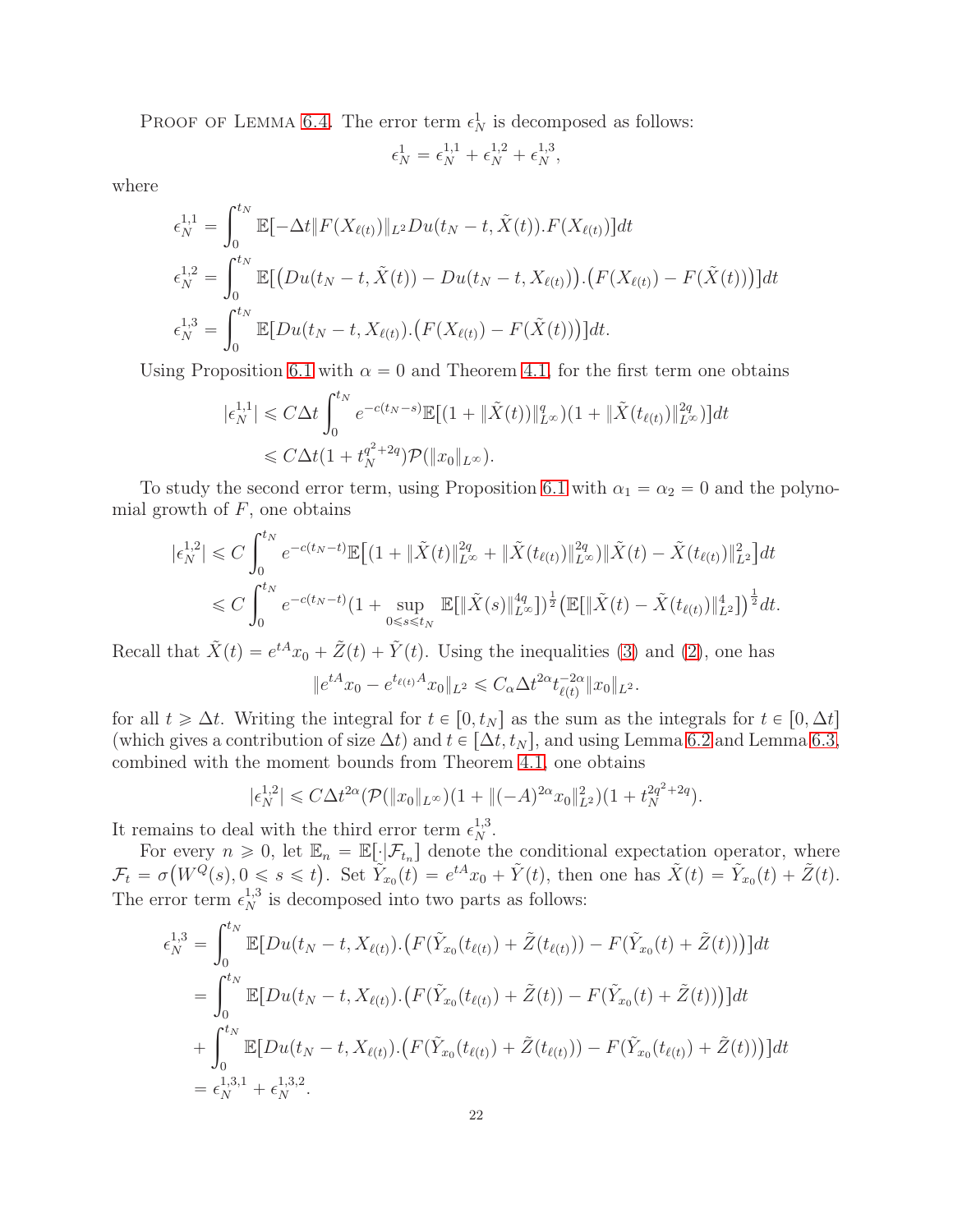For the first term, using Proposition [6.1](#page-16-1) with  $\alpha = 0$ , then moment bounds from Theorem [4.1,](#page-9-0) and finally the inequalities [3](#page-3-2) and [\(2\)](#page-3-3) as above, and Lemma [6.3,](#page-19-1) and one obtains

$$
\begin{split} |\epsilon_N^{1,2,1}| &\leq C \int_0^{t_N} e^{-c(t_N-t)} \mathbb{E} \Big[ \big( 1 + \|\tilde{Y}_{x_0}(t_{\ell(t)})\|_{L^\infty}^q + \|\tilde{Y}_{x_0}(t)\|_{L^\infty}^q + \|\tilde{Z}(t)\|_{L^\infty}^q \big) \|\tilde{Y}_{x_0}(t_{\ell(t)}) - \tilde{Y}_{x_0}(t)\|_{L^2} \Big] dt \\ &\leq C \int_0^{t_N} e^{-c(t_N-t)} (1 + T^{q^2}) \mathcal{P}(\|x_0\|_{L^\infty}) \big( \mathbb{E} [\|\tilde{Y}_{x_0}(t) - \tilde{Y}_{x_0}(t_{\ell(t)})\|_{L^2}^2] \big)^{\frac{1}{2}} dt \\ &\leq C (1 + T^{q^2+q}) \mathcal{P}(\|x_0\|_{L^\infty}) \Delta t^{2\alpha} .\end{split}
$$

The arguments for the second term  $\epsilon_N^{1,3,2}$  are more involved. First, a conditional expectation argument gives

$$
\epsilon_N^{1,2,2} = \sum_{n=0}^{N-1} \int_{t_n}^{t_{n+1}} \mathbb{E}[Du(t_N - t, X_n) \cdot (F(\tilde{Y}_{x_0}(t_n) + Z_n) - F(\tilde{Y}_{x_0}(t_n) + \tilde{Z}(t)))]dt
$$
  
= 
$$
\sum_{n=0}^{N-1} \int_{t_n}^{t_{n+1}} \mathbb{E}[Du(t_N - t, X_n) \cdot (F(\tilde{Y}_{x_0}(t_n) + Z_n) - \mathbb{E}_n[F(\tilde{Y}_{x_0}(t_n) + \tilde{Z}(t))]])dt.
$$

A second-order Taylor expansion then yields

$$
\mathbb{E}_n[F(\tilde{Y}_{x_0}(t_n) + \tilde{Z}(t))] - F(\tilde{Y}_{x_0}(t_n) + Z_n) = F'(\tilde{Y}_{x_0}(t_n)).\mathbb{E}_n[\tilde{Z}(t) - Z_n]] + R_n
$$
  
=  $F'(\tilde{Y}_{x_0}(t_n)).((e^{\Delta t A} - I)Z_n) + R_n,$ 

with

$$
||R_n||_{L^1} \leq C\big(1+||\tilde{Y}_{x_0}(t_n)||_{L^{\infty}}^q+||Z_n||_{L^{\infty}}^q+||\tilde{Z}(t)||_{L^{\infty}}^q\big)\|\tilde{Z}(t)-Z_n||_{L^2}^2.
$$

Using Proposition [6.1](#page-16-1) and the inequality [8,](#page-4-4) for  $\kappa \in (\frac{1}{4}, 1)$ , moment bounds from Theorem [4.1](#page-9-0) and Assumption [4,](#page-6-1) and Lemma [6.2,](#page-18-1) one has

$$
\big|\sum_{n=0}^{N-1} \int_{t_n}^{t_{n+1}} \mathbb{E}[Du(t_N-t, X_n).R_n]dt\big| \leq C\Delta t^{2\alpha} (1+T^{q^2}) \mathcal{P}(\|x_0\|_{L^\infty}).
$$

To treat the last error term, combining the inequalities [\(10\)](#page-4-6) and [\(11\)](#page-4-7), with polynomial growth of  $F'$  (Assumption [1\)](#page-4-1) yields

$$
\|(-A)^{-\alpha-2\epsilon} F'(\tilde{Y}_{x_0}(t_n)) \cdot ((e^{\Delta t A} - I)Z_n) \|_{L^1} \leq C_{\alpha,\epsilon} (1 + \|\tilde{Y}_{x_0}(t_n)\|_{L^{\infty}}^q) \|(-A)^{\alpha+\epsilon} \tilde{Y}_{x_0}(t_n) \|_{L^2} \|(-A)^{-\alpha} (e^{\Delta t A} - I)Z_n \|_{L^2} \leq C_{\alpha,\epsilon} \Delta t^{2\alpha} (1 + \|\tilde{Y}_{x_0}(t_n)\|_{L^{\infty}}^q) \|(-A)^{\alpha+\epsilon} \tilde{Y}_{x_0}(t_n) \|_{L^2} \|(-A)^{\alpha} Z_n \|_{L^2},
$$

where  $\epsilon > 0$ , using the inequality [\(3\)](#page-3-2) in the last step. Note that

$$
\|(-A)^{\alpha+\epsilon}\tilde{Y}_{x_0}(t_n)\|_{L^2}\leqslant \|(-A)^{\alpha+\epsilon}\tilde{Y}(t_n)\|_{L^2}+C\|(-A)^{\alpha+\epsilon}e^{t_nA}x_0\|_{L^2}.
$$

As above, one uses the inequality [\(2\)](#page-3-3) to get  $\|(-A)^{\alpha+\epsilon}e^{tnA}x_0\|_{L^2} \leq C t_n^{-\alpha-\epsilon} \|x_0\|_{L^2}$  when  $n \geq 1$ , and a decomposition of the integral for  $t \in [0, t_N]$  into integrals for  $t \in [0, \Delta t]$  (which gives a contribution of size  $\Delta t$ ) and  $t \in [\Delta t, t_N]$ . Using Proposition [6.1](#page-16-1) with  $\alpha_1 = \alpha + \kappa$  and  $\alpha_2 = 0$ ,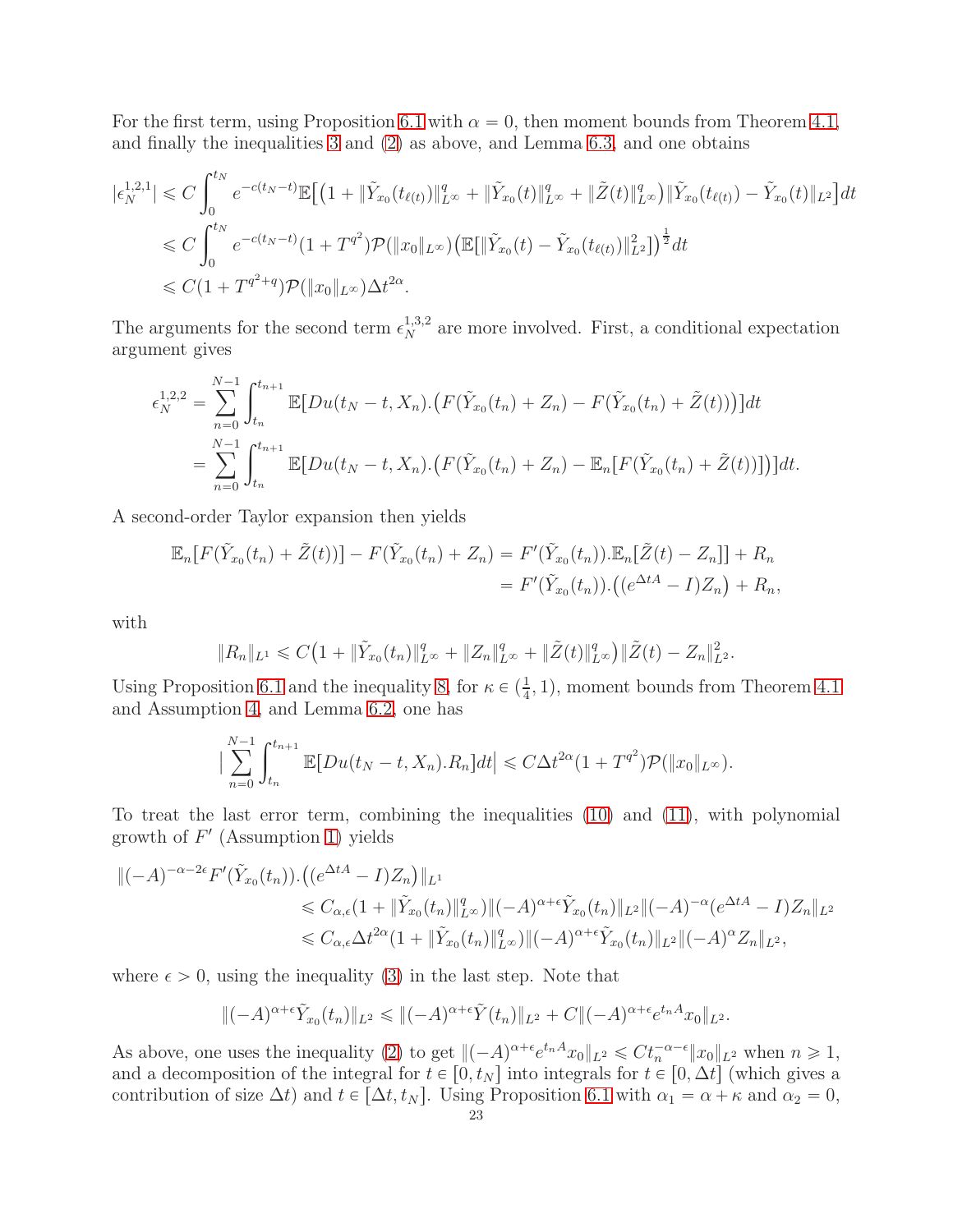one then obtains

$$
\begin{split}\n&\sum_{n=0}^{N-1} \int_{t_n}^{t_{n+1}} \mathbb{E}[Du(t_N-t, X_n) \cdot F'(\tilde{Y}_{x_0}(t_n)) \cdot ((e^{\Delta t A} - I)Z_n)]dt \\
&\leq C\Delta t^{2\alpha} \sum_{n=0}^{N-1} \int_{t_n}^{t_{n+1}} \frac{e^{-c(t_N-t)}}{(t_N-t)^{\alpha+\kappa+2\epsilon}} \mathbb{E}[(1 + \|X_n\|_{L^\infty}^{2q})(1 + \|\tilde{Y}_{x_0}(t_n)\|_{L^\infty}^{q})||(-A)^{\alpha+\epsilon}\tilde{Y}_{x_0}(t_n)||_{L^2}||(-A)^{\alpha}Z_n||_{L^2}]dt \\
&\leq C\Delta t^{2\alpha} (1 + T^{q^2+2q})\mathcal{P}(\|x_0\|_{L^\infty}).\n\end{split}
$$

owing to inequality [\(2\)](#page-3-3), and to the moment bounds from Lemma [6.2](#page-18-1) and [6.3](#page-19-1) and Theorem [4.1.](#page-9-0)

Finally, one has

$$
|\epsilon_N^{1,3,2}| \leq C\Delta t^{2\alpha} (1+T^{q^2+2q}) \mathcal{P}(\|x_0\|_{L^\infty}).
$$

Gathering the estimates for  $\epsilon_N^{1,1}$ ,  $\epsilon_N^{1,2}$  and  $\epsilon_N^{1,3}$  then concludes the proof of Lemma [6.4.](#page-20-0)  $\Box$ PROOF OF LEMMA [6.5.](#page-20-1) Using the symmetry of the bilinear operator  $D^2u(T-t, \tilde{X}(t)),$ 

one has

$$
\epsilon_N^2=\epsilon_N^{2,1}+\epsilon_N^{2,2},
$$

where

$$
\epsilon_N^{2,1} = \frac{1}{2} \sum_{j \in \mathbb{N}} q_j \int_0^{t_N} \mathbb{E}[D^2 u(T - t, \tilde{X}(t)) \cdot ((e^{\Delta t A} - I)\tilde{e}_j, (e^{\Delta t A} - I)\tilde{e}_j)] dt
$$
  

$$
\epsilon_N^{2,2} = \sum_{j \in \mathbb{N}} q_j \int_0^{t_N} \mathbb{E}[D^2 u(T - t, \tilde{X}(t)) \cdot ((e^{\Delta t A} - I)\tilde{e}_j, \tilde{e}_j)] dt.
$$

Let  $\alpha \in (0, \overline{\alpha})$ , and  $\epsilon > 0$  such that  $\alpha + \epsilon < \overline{\alpha}$ . Below, Proposition [6.1](#page-16-1) is used with  $\alpha_1 = \frac{1}{2} + \alpha$  and  $\alpha_2 = \frac{1}{2} - \alpha - \epsilon$ . In addition, Theorem [4.1](#page-9-0) is also used to control moments. Using the inequalities [\(2\)](#page-3-3) and [\(3\)](#page-3-2), one obtains, with  $T = N\Delta t$ ,

$$
\begin{split}\n|\epsilon_N^{2,1}| &\leq C \sum_{j\in\mathbb{N}} q_j \int_0^{t_N} \frac{e^{-c(t_N-t)}}{(t_N-t)^{1-\epsilon}} \|(-A)^{-\frac{1}{2}-\alpha} (e^{\Delta t A} - I) \tilde{e}_j \|_{L^2} \|(-A)^{\alpha - \frac{1}{2}+\epsilon} \tilde{e}_j \|_{L^2} (1 + \mathbb{E} \|\tilde{X}(t)\|_{L^\infty}^{3q}) dt \\
&\leq C(1+T^{3q^2}) \mathcal{P}(\|x_0\|_{L^\infty}) \sum_{j\in\mathbb{N}} q_j \|(-A)^{-\frac{1}{2}+\alpha} (-A)^{-2\alpha} (e^{\Delta t A} - I) \tilde{e}_j \|_{L^2} \|(-A)^{-\frac{1}{2}+\alpha + \epsilon} \tilde{e}_j \|_{L^2} \\
&\leq C(1+T^{3q^2}) \mathcal{P}(\|x_0\|_{L^\infty}) \Delta t^{2\alpha} \sum_{j\in\mathbb{N}} q_j \|(-A)^{\alpha - \frac{1}{2}+\epsilon} \tilde{e}_j \|_{L^2}^2 \\
&\leq C(1+T^{3q^2}) \mathcal{P}(\|x_0\|_{L^\infty}) \Delta t^{2\alpha},\n\end{split}
$$

since  $\alpha + \epsilon < \overline{\alpha}$ .

The second term is treated similar arguments: indeed one has

$$
|\epsilon_N^{2,2}| \leq C \sum_{j \in \mathbb{N}} q_j \int_0^{t_N} \frac{e^{-c(t_N - t)}}{(t_N - t)^{1 - \epsilon}} \|(-A)^{-\frac{1}{2} - \alpha} (e^{\Delta t A} - I) \tilde{e}_j \|_{L^2} \|(-A)^{-\frac{1}{2} + \alpha + \epsilon} \tilde{e}_j \|_{L^2} (1 + \mathbb{E} \|\tilde{X}(t)\|_{L^\infty}^{3q}) dt,
$$

and proceeding as above one obtains

$$
|\epsilon_N^{2,2}| \leq C(1+T^{3q^2})\mathcal{P}(\|x_0\|_{L^\infty})\Delta t^{2\alpha}.
$$

This concludes the proof of Lemma [6.5.](#page-20-1)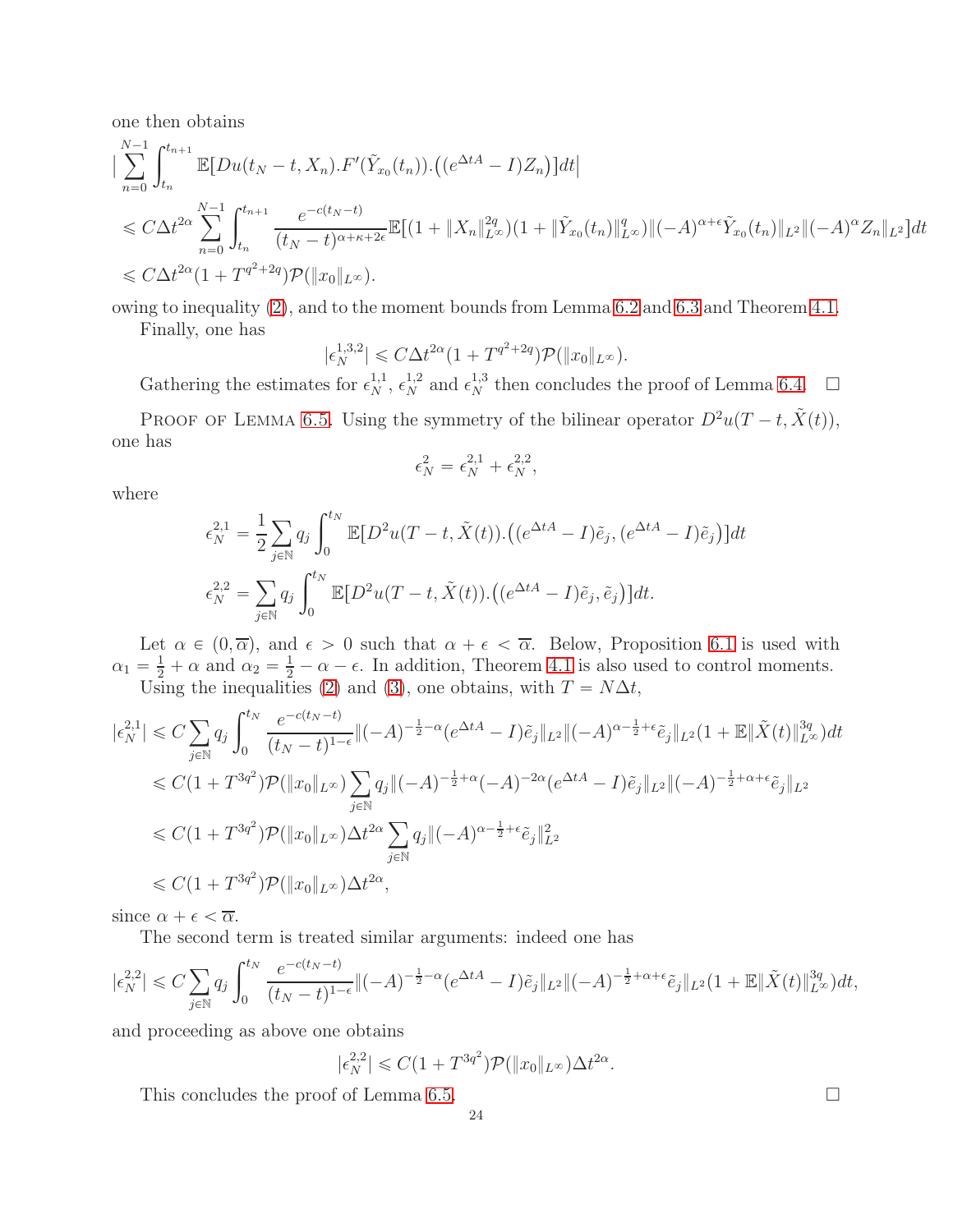## 7. Acknoledgments

This work is partially supported by the SIMALIN project ANR-19-CE40-0016 of the French National Research Agency.

## References

- <span id="page-24-12"></span>[1] Matteo Beccari, Martin Hutzenthaler, Arnulf Jentzen, Ryan Kurniawan, Felix Lindner, and Diyora Salimova. Strong and weak divergence of exponential and linear-implicit euler approximations for spdes with superlinearly growing nonlinearities. arXiv preprint [arXiv:1903.06066](http://arxiv.org/abs/1903.06066), 2019.
- <span id="page-24-4"></span><span id="page-24-2"></span>[2] Sébastien Boyaval, Sofiane Martal, and Julien Reygner. Finite-volume approximation of the invariant measure of a viscous stochastic scalar conservation law.  $arXiv$  preprint  $arXiv:1909.08899, 2019$ .
- [3] Charles-Edouard Bréhier. Approximation of the invariant measure with an Euler scheme for stochastic PDEs driven by space-time white noise. Potential Anal., 40(1):1–40, 2014.
- <span id="page-24-18"></span><span id="page-24-9"></span>[4] Charles-Edouard Bréhier. Influence of the regularity of the test functions for weak convergence in numerical discretization of SPDEs. J. Complexity, 56:101424, 15, 2020.
- [5] Charles-Edouard Bréhier and Ludovic Goudenège. Weak convergence rates of splitting schemes for the stochastic Allen-Cahn equation. BIT, 60(3):543–582, 2020.
- <span id="page-24-5"></span>[6] Charles-Edouard Bréhier and Marie Kopec. Approximation of the invariant law of SPDEs: error analysis using a Poisson equation for a full-discretization scheme. IMA J. Numer. Anal., 37(3):1375–1410, 2017.
- <span id="page-24-7"></span>[7] Charles-Edouard Bréhier and Gilles Vilmart. High order integrator for sampling the invariant distribution of a class of parabolic stochastic PDEs with additive space-time noise. SIAM J. Sci. Comput., 38(4):A2283–A2306, 2016.
- <span id="page-24-16"></span><span id="page-24-11"></span>[8] Meng Cai, Siqing Gan, and Xiaojie Wang. Weak convergence rates for an explicit full-discretization of stochastic allen-cahn equation with additive noise. arXiv preprint [arXiv:1911.09543](http://arxiv.org/abs/1911.09543), 2019.
- [9] Sandra Cerrai. Second order PDE's in finite and infinite dimension, volume 1762 of Lecture Notes in Mathematics. Springer-Verlag, Berlin, 2001. A probabilistic approach.
- <span id="page-24-6"></span>[10] Ziheng Chen, Siqing Gan, and Xiaojie Wang. A full-discrete exponential Euler approximation of the invariant measure for parabolic stochastic partial differential equations. Appl. Numer. Math., 157:135– 158, 2020.
- <span id="page-24-10"></span>[11] Jianbo Cui and Jialin Hong. Strong and weak convergence rates of a spatial approximation for stochastic partial differential equation with one-sided Lipschitz coefficient. SIAM J. Numer. Anal., 57(4):1815– 1841, 2019.
- <span id="page-24-17"></span><span id="page-24-8"></span>[12] Jianbo Cui, Jialin Hong, and Liying Sun. Weak convergence and invariant measure of a full discretization for non-globally lipschitz parabolic spde.  $arXiv$  preprint  $arXiv:1811.04075$ , 2018.
- [13] G. Da Prato and J. Zabczyk. Ergodicity for infinite-dimensional systems, volume 229 of London Mathematical Society Lecture Note Series. Cambridge University Press, Cambridge, 1996.
- <span id="page-24-1"></span>[14] Giuseppe Da Prato and Jerzy Zabczyk. Stochastic equations in infinite dimensions, volume 152 of Encyclopedia of Mathematics and its Applications. Cambridge University Press, Cambridge, second edition, 2014.
- <span id="page-24-15"></span>[15] István Gyöngy, Sotirios Sabanis, and David Šiška. Convergence of tamed Euler schemes for a class of stochastic evolution equations. Stoch. Partial Differ. Equ. Anal. Comput., 4(2):225–245, 2016.
- <span id="page-24-3"></span>[16] Jialin Hong and Xu Wang. Invariant measures for stochastic nonlinear Schrödinger equations, volume 2251 of Lecture Notes in Mathematics. Springer, Singapore, 2019. Numerical approximations and symplectic structures.
- <span id="page-24-13"></span>[17] Martin Hutzenthaler and Arnulf Jentzen. Numerical approximations of stochastic differential equations with non-globally Lipschitz continuous coefficients. Mem. Amer. Math. Soc.,  $236(1112):v+99, 2015$ .
- <span id="page-24-14"></span>[18] Arnulf Jentzen and Peter E. Kloeden. Overcoming the order barrier in the numerical approximation of stochastic partial differential equations with additive space-time noise. Proc. R. Soc. Lond. Ser. A Math. Phys. Eng. Sci., 465(2102):649–667, 2009.
- <span id="page-24-0"></span>[19] Gabriel J. Lord, Catherine E. Powell, and Tony Shardlow. An introduction to computational stochastic PDEs. Cambridge Texts in Applied Mathematics. Cambridge University Press, New York, 2014.